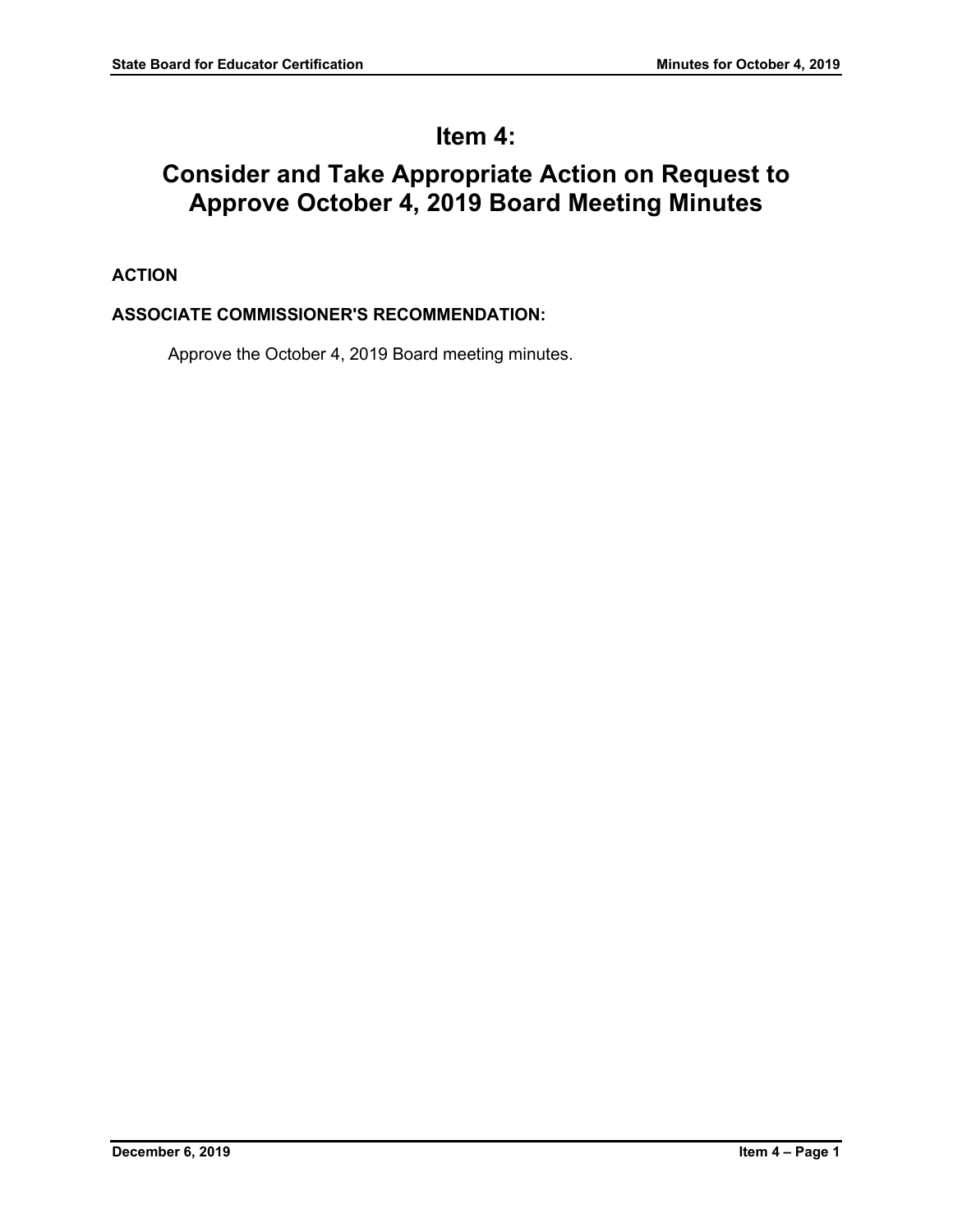# **STATE BOARD FOR EDUCATOR CERTIFICATION MEETING AGENDA OCTOBER 4, 2019 AT 8:30 AM**

# **1701 N. CONGRESS AVE. ROOM 1-104**

**The Board will meet in open session and after determining the presence of a quorum, deliberate and possibly take formal action, including emergency action, on any of the following agenda items:**

#### **1. Call to Order**

The State Board for Educator Certification (SBEC) convened its meeting at 8:35 AM on Friday, October 4, 2019, in Room 1-104 of the William B. Travis Building, 1701 N. Congress Avenue in Austin, Texas.

Present: Ms. Laurie Bricker, Ms. Rohanna Brooks-Sykes, Dr. Arturo Cavazos, Mr. Tommy Coleman, Ms. Jill Druesedow, Dr. John Kelly, Dr. Andrew Lofters, Ms. Courtney MacDonald, Mr. Tim Regal, Mr. Jose Rodriguez, and Mr. Carlos Villagrana.

Absent: Dr. Edward Hill, Ms. Shareefah Mason, Ms. Sandie Mullins, and Dr. Laurie Turner.

Ms. Druesedow recognized Associate Commissioner Ryan Franklin to honor the memory of Dr. Rex Peebles, SBEC's representative from the Texas Higher Education Coordinating Board. Mr. Franklin spoke to the leadership, insight, wit, and perspective Dr. Peebles brought to his role. Mr. Franklin also recognized Dr. Andrew Lofters, who is serving as the Texas Higher Education Coordinating Board's representative.

Mr. Rodriguez remembered Dr. Peebles as a consummate public servant who always had an outstretched hand and a smile. Mr. Rodriguez remembered Dr. Peebles's service as a Marine and urged the Board to move forward with fidelity, decorum, reflection, and grace to continue strengthening the teaching profession. Ms. Bricker recognized the fresh, cowboy perspective Dr. Peebles brought to challenging issues and deliberations both at the Coordinating Board and SBEC. Ms. Druesedow noted the Board will miss Dr. Peebles's institutional knowledge and measured voice of reason.

Ms. Druesedow recognized Dr. Lofters to introduce himself to the Board.

#### **2. Associate Commissioner's Comments Regarding the SBEC Agenda**

Mr. Franklin introduced Kelvey Oeser, the new deputy commissioner for educator and system support at the Texas Education Agency. Ms. Oeser expressed her excitement in working with the SBEC moving forward and learning more about the Board's work. Mr. Franklin expressed staff's goal of moving as efficiently as possible through the agenda.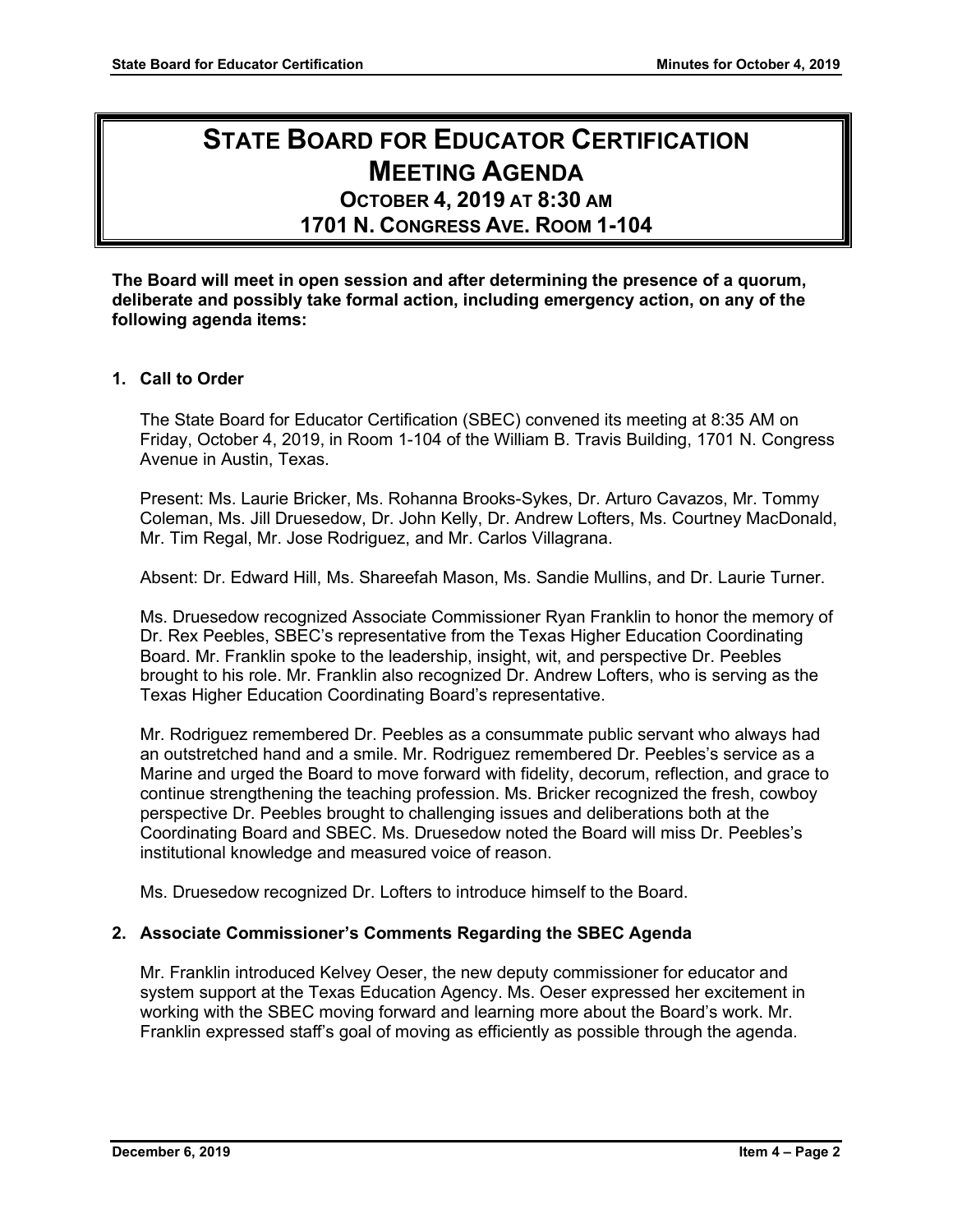#### **3. Public Comment**

*The Board shall allocate up to thirty (30) minutes at the beginning of each regularly scheduled meeting of the full Board for public comment on non-agenda and consent agenda items. In accordance with SBEC Board Operating Policies and Procedures, late registration for providing oral or written comment will be accepted up to 30 minutes prior to the beginning of the Board meeting.*

#### **CONSENT AGENDA**

**4. Consider and Take Appropriate Action on Request to Approve July 25, 2019 Work Session Minutes**

The July 25, 2019 work session minutes were approved.

**5. Consider and Take Appropriate Action on Request to Approve July 26, 2019 Board Meeting Minutes**

The July 26, 2019 general meeting corrected minutes were approved.

#### **DISCUSSION AND ACTION**

**6. Consider and Take Appropriate Action on Adoption of Proposed Amendments to 19 TAC Chapter 227, Provisions for Educator Preparation Candidates, Subchapter A, Admission to Educator Preparation Programs**

Dr. Jones presented this item to the Board. He highlighted the implementation date since published as proposed from January 1, 2020 to January 27, 2020.

Dr. Cavazos stated he was looking forward to the impact of holding all programs accountable for content tests for the first two attempts in the fall of 2020.

Public Comment was provided by: Dr. Rae Queen

#### **Motion and vote:**

*Motion was made by Dr. Cavazos to approve the proposed amendments to 19 TAC Chapter 227, Provisions for Educator Preparation Candidates, to be published as proposed in the Texas Register. Second was made by Ms. Bricker, and the Board voted unanimously in favor of the motion.*

#### **7. Consider and Take Appropriate Action on Adoption of Proposed Amendments to 19 TAC Chapter 229, Accountability System for Educator Preparation Programs**

Dr. Olofson and Ms. Pogue presented this item to the Board. Dr. Olofson highlighted the changes that were made to the item by the Board at the July 2019 SBEC meeting. He highlighted the public comment provided by iTeach and directed the Board to a supplemental motion for technical language clean up.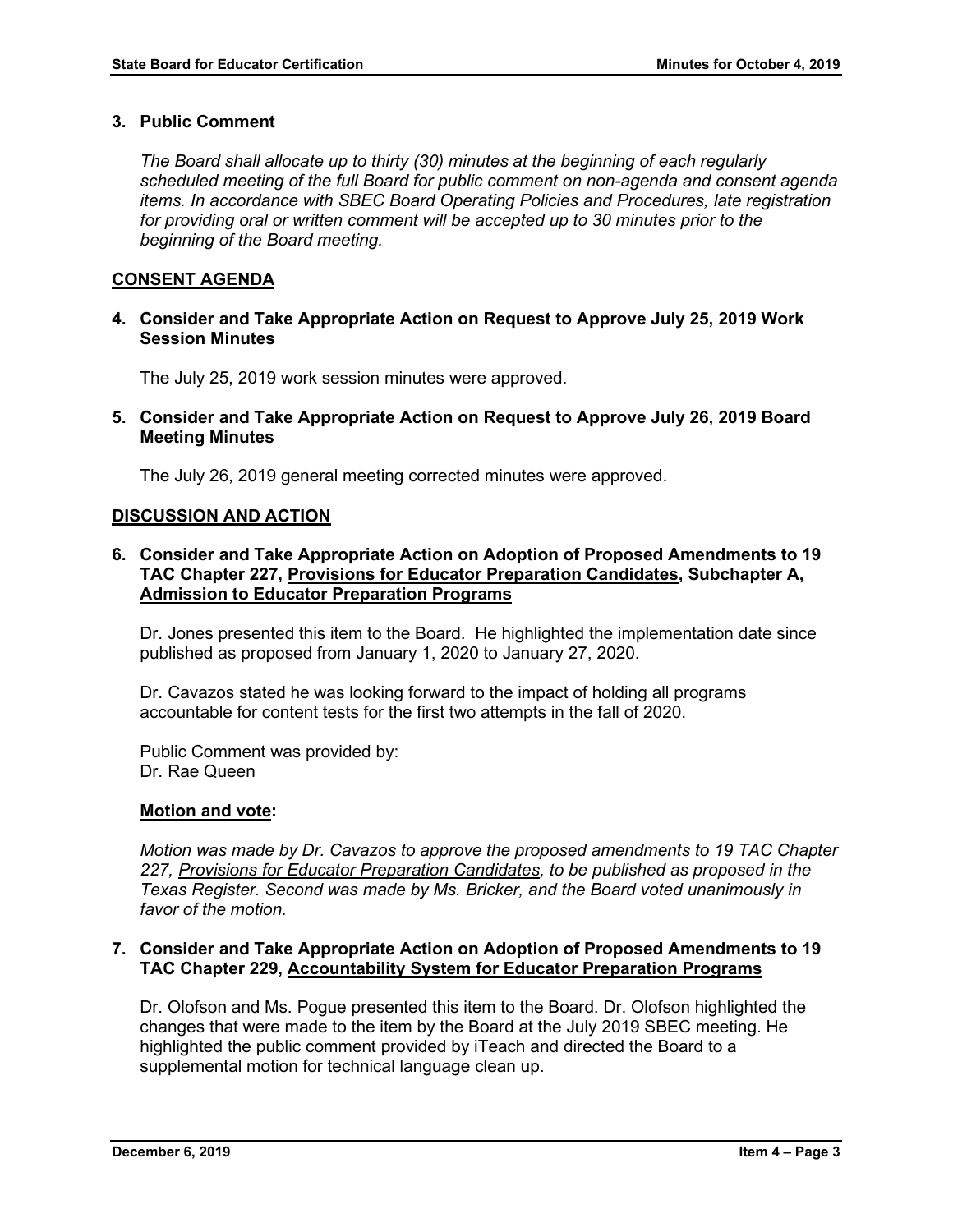Ms. Bricker stated the inclusion of commendations was aligned with the Board's core principles. Dr. Kelly asked for Staff comment on the public commentary about the 2017– 2018 principal survey. Ms. Pogue provided additional information about the process for the development, adoption, and implementation of the prior survey. Dr. Kelly asked for Staff comment about public comment from Item 6. Ms. Pogue provided additional information about Board action and rationale in 2016 related to test attempts. Mr. Villagrana requested staff provide data to the board about exam pass rates disaggregated by attempt number and demographic category. Dr. Olofson received the request and noted additional data is being made available to the public as well.

Public Comment was provided by: Dr. Diann Huber Dr. Rae Queen

# **Motion and vote:**

*Motion was made by Dr. Kelly to approve for adoption the proposed amendments to 19 TAC Chapter 229, Accountability System for Educator Preparation Programs, with an effective date of 20 days after filing the adoption notice with the Texas Register. Second was made by Ms. Bricker.*

*Amendment was made by Ms. Brooks-Sykes to amend §229.5(c) to strike the phrase "pursuing certification" so that the phrase reads: "candidates in an individual certification class or category…" Second was made by Dr. Kelly and the Board voted unanimously in favor of the amendment.*

*Board voted unanimously in favor of the amended motion.*

# **8. Consider and Take Appropriate Action on Adoption of Proposed Revisions to 19 TAC Chapter 234, Military Service Members, Military Spouses, and Military Veterans**

Ms. Cook presented this item to the Board. She provided a quick overview of the item and explained the technical edit to correctly reference the Commissioner's Rules on test exemption. Ms. Cook highlighted the three key purposes of this rule: implements SB 1200 and meets the December 1, 2019 deadline for established rulemaking; clarifies all members of the military community can reap the benefits of test exemption provisions; and makes a minor adjustment to placement of rule text specific to certificate renewal. Ms. Cook asked the Board to review the summary of public comments document in their purple folder and confirmed both commenters were appreciative of these proposed changes and the ability to work in Texas. Ms. Brooks-Sykes stated that as a mom of a service member she has great respect for all members of the military community and is honored to make the motion. Ms. Pogue offered a point of clarification to ensure Ms. Druesedow provided an accurate reference to Chapter 234 as part of the Board's final vote on this agenda item.

# **Motion and vote:**

*Motion was made by Ms. Brooks-Sykes to adopt the proposed revisions to 19 TAC Chapter 234, Military Service Members, Military Spouses, and Military Veterans. Second was made by Mr. Coleman, and the Board voted unanimously in favor of the motion.*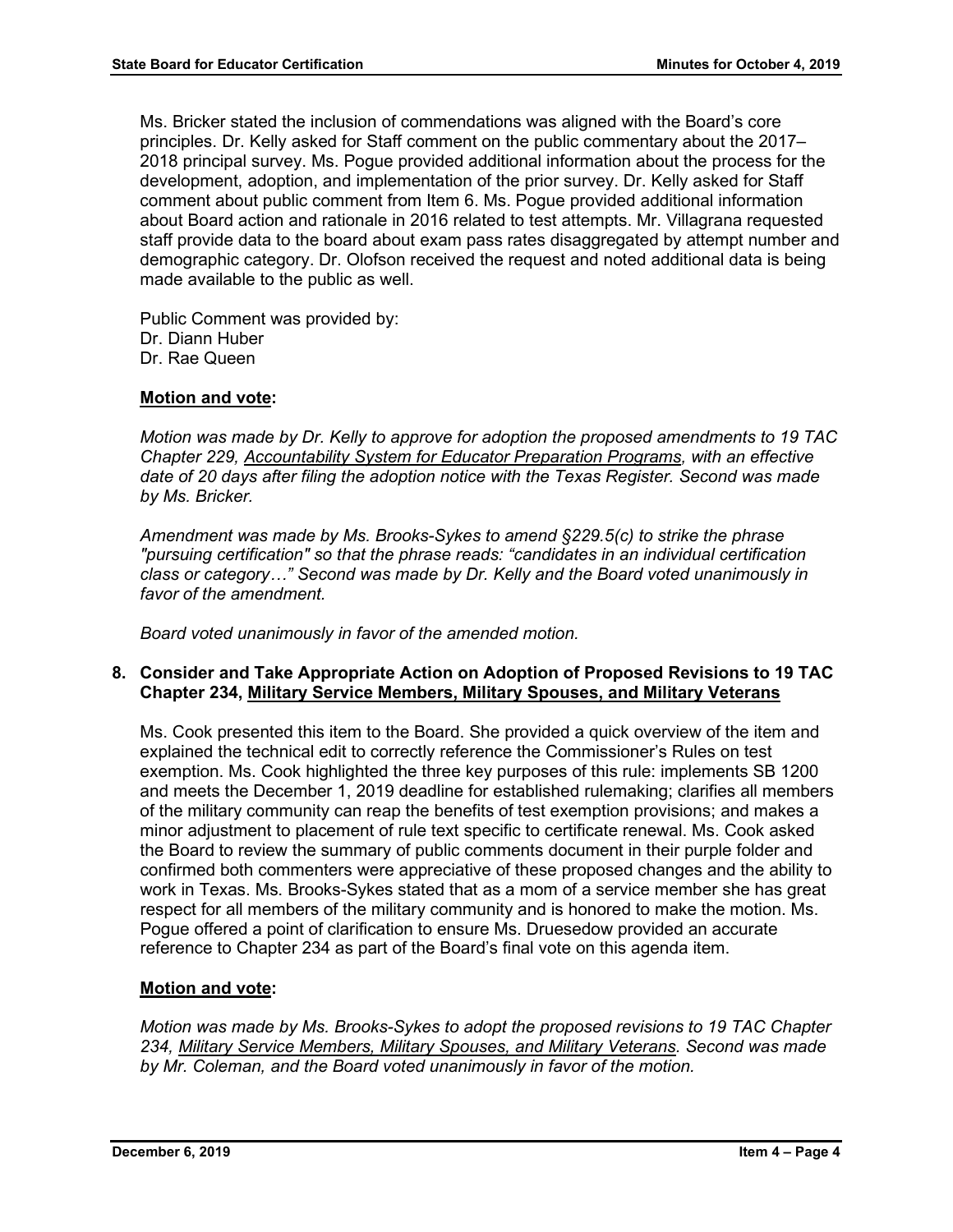### **9. Consider and Take Appropriate Action on Adoption of Proposed Repeal of 19 TAC Chapter 239, Student Services Certificates, Subchapter E, Master Teacher Certificate**

Ms. Cook presented this item to the Board. She provided an overview of the item and explained the proposed rulemaking supports legislative mandates in House Bill 3 that specifies effective September 1, 2019, SBEC shall no longer issue or renew master teacher certificates. Ms. Cook explained Chapter 239, Subchapter E was specific to the Master Teacher Certificate. She asked the Board to review the summary of public comments document and explained both commenters hold Master Reading Teacher certificates and expressed concerns about the proposed changes and their effect on certificate holders. Ms. Cook confirmed there are other SBEC rule chapters that reference the master teacher certificate and there will be a need for additional updates and rulemaking opportunities moving forward.

Mr. Rodriguez stated he will support the motion but wanted to ask a question about the two teachers that commented and wanted more information about their concerns. Ms. Cook explained both teachers were holders of the master teacher certificate. She explained the legislation specified the master teacher certificates be changed to "legacy master teacher" as of September 1, 2019. Ms. Cook explained the concern expressed by master teacher certificate holders about not being able to renew their certificates and the impact that could have on their current employment.

Mr. Rodriguez thanked Ms. Cook for the explanation and there were no further questions from the Board.

# **Motion and vote:**

*Motion was made by Dr. Cavazos to adopt the proposed repeal of 19 TAC Chapter 239, Student Services Certificates, Subchapter E, Master Teacher Certificate. Second was made by Mr. Rodriguez, and the Board voted unanimously in favor of the motion.*

#### **10. Consider and Take Appropriate Action on Proposed Review of 19 TAC Chapter 232, General Certification Provisions**

Ms. Pogue presented this item to the Board. Ms. Pogue explained this item opens the fouryear rule for 19 TAC Chapter 232, General Certification Provisions. She explained the chapter provides requirements relating to certificate renewal and continuing professional education and national criminal history record information review of active certificate holders.

# **Motion and vote:**

*Motion was made by Ms. Brooks-Sykes to approve the proposed review of 19 TAC Chapter 232, General Certification Provisions, to be published in the Texas Register. Second was made by Ms. Bricker, and the Board voted unanimously in favor of the motion.*

#### **11. Consider and Take Appropriate Action on Proposed Amendments to 19 TAC Chapter 249, Disciplinary Proceedings, Sanctions, and Contested Cases**

Ms. Moriaty and Mr. Rodriguez presented this item to the Board. Ms. Moriaty explained the proposed amendments to §§249.12, 249.14, and 249.15 were in the Board's materials as a discussion item at the July 2019 meeting of the SBEC, while the proposed amendments to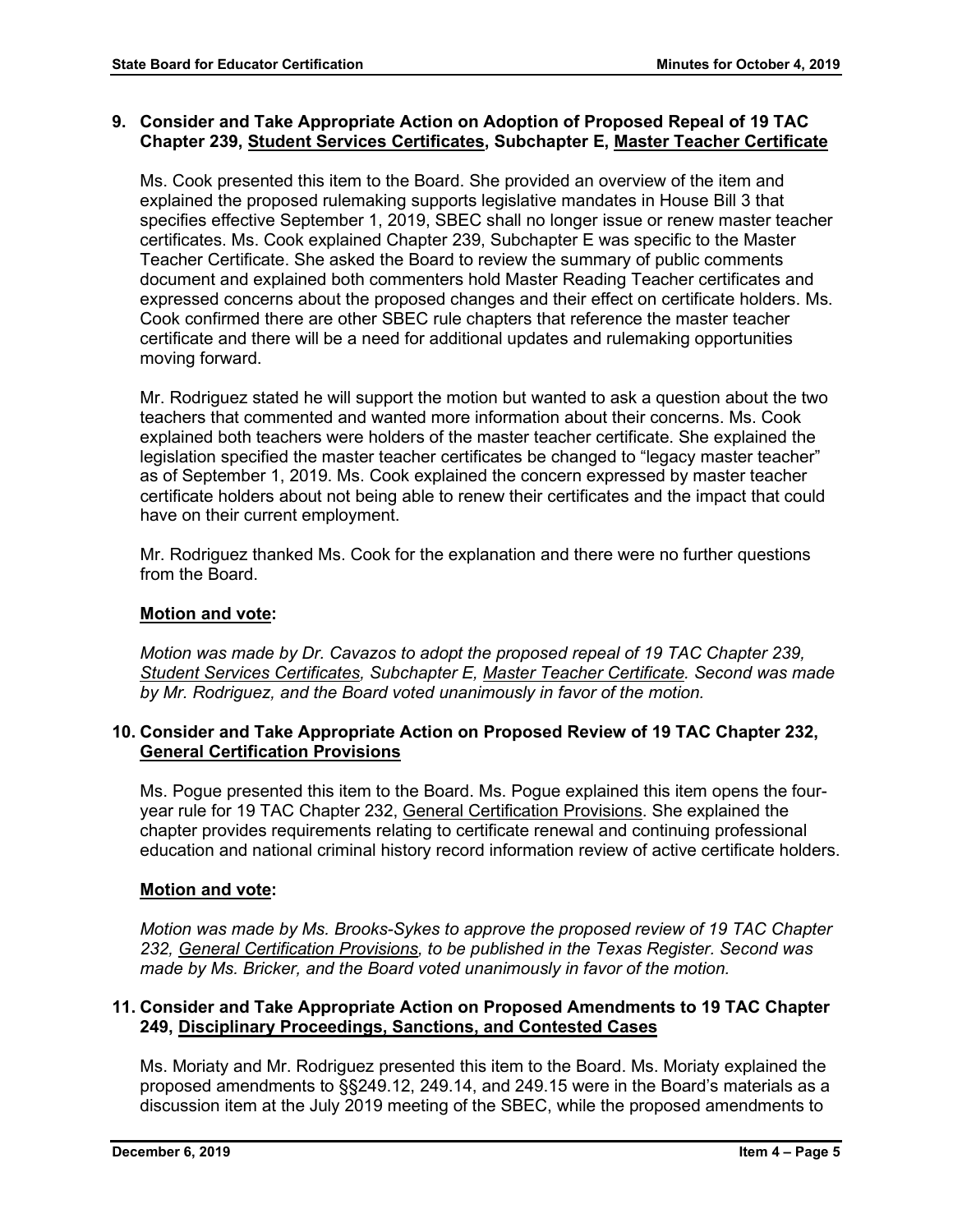§249.17 were added to the item for the October 2019 meeting at the request of SBEC members at the July 2019 meeting, who raised concerns about the definition of "good cause" for contract abandonment. Ms. Moriaty indicated the Board could remove the amendments to §249.17 from the proposal if the Board desired more time for consideration on the issue of "good cause" for contract abandonment.

Mr. Coleman stated he was in favor of splitting off §249.17 for further consideration and suggested possible rule text relating to "good cause" for contract abandonment for the Board's consideration. Dr. Kelly commented he strongly believed the determination of "good cause" for contract abandonment should be left to school districts to make policy decisions at the local level and opposed the proposed amendments to  $\S249.17(d)(1)(E)$  and (F). Ms. McDonald stated while she would be in favor of the proposed amendment to §249.17(d)(1)(D) with an amendment to change it from "actual authority" to "apparent authority," she did not support the proposed amendments to  $\S$ §249.17(d)(1)(E) and (F). Mr. Coleman offered he was also in favor of changing "actual authority" to "apparent authority"  $§249.17(d)(1)(D)$ .

Ms. Bricker asked whether "school property" in §249.14(k)(1)(E) would include the school parking lot. Ms. Moriaty stated it would. Dr. Kelly and Dr. Cavazos stated recent legislation allows school employees to carry weapons in their cars in school parking lots and suggested the rule should be amended in the future to reflect that.

Ms. Bricker asked whether SBEC had jurisdiction over private school educators. Ms. Moriaty explained SBEC had jurisdiction over all certified educators, regardless of where the educator was employed. Mr. Villagrana asked whether SBEC's jurisdiction caused certified private school administrators to have to report educator misconduct to the SBEC. Ms. Moriaty explained that while the new legislation required all private school chief administrative officers to report educator misconduct to SBEC, the only enforcement mechanism for the law was SBEC's sanctioning of certified educators employed as chief administrative officers of private schools who failed to report as required to SBEC.

Ms. Bricker commented educators may not be aware when they sign a contract with a school district they will be restricted in when they can quit, and the restrictions on contract abandonment likely cause the lower wages for educators due to the lack of competition. Ms. Bricker requested a separate board work session or committee to consider contract abandonment and the Board's educator discipline rules in detail at another time. Dr. Cavazos agreed the discussion of "good cause" for contract abandonment should be postponed for further consideration especially in light of the new teacher incentive allotments. Dr. Cavazos further commented he was in favor of school districts determining "good cause" for contract abandonment at the local level but was opposed to adding vague provisions to the Board's rules. Mr. Rodriguez commented he was in favor of a work session or discipline committee, he was in favor of changing "actual authority" to "apparent authority"  $\S249.17(d)(1)(D)$ , and he opposed the proposed  $\S249.17(d)(1)(F)$ .

Public comment was provided by:

Julie Leahy, Texas Classroom Teachers Association Andrea Chevalier, Association of Texas Professional Educators Patty Quinzi, Texas American Federation of Teachers Dr. Crystal Dockery, Texas Association of Community Schools Dr. Casey McCreary, Texas Association of School Administrators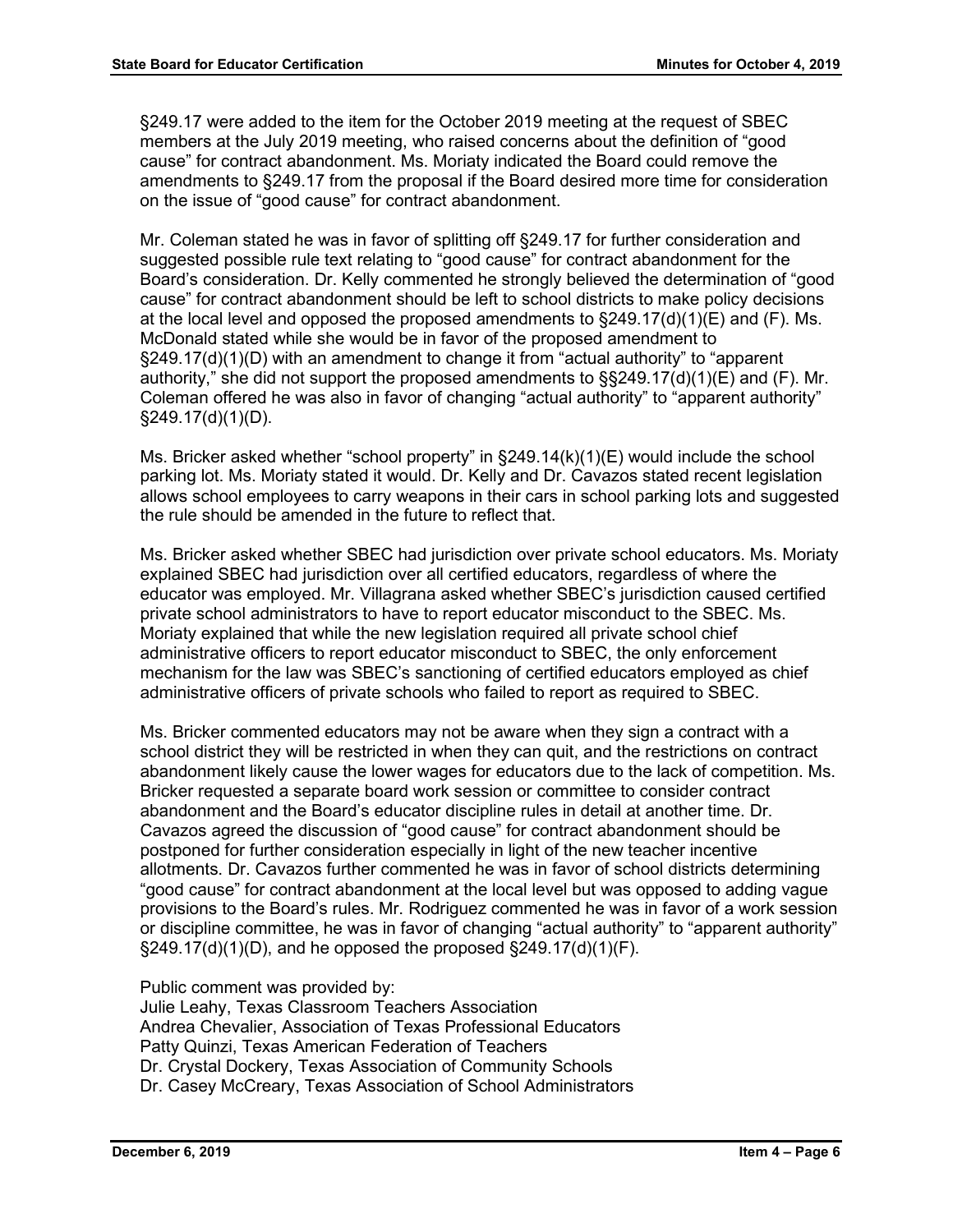Jennifer Allmon, Texas Catholic Conference of Bishops and Texas Private School Accreditation Commission

#### **Motion and vote:**

*Motion was made by Dr. Cavazos to approve the proposed amendments to 19 TAC Chapter 249, Disciplinary Proceedings, Sanctions, and Contested Cases, Subchapter B, Enforcement Actions and Guidelines, to be published as proposed in the Texas Register. Second was made by Mr. Rodriguez.*

*Motion was made by Mr. Coleman to strike the proposed amendments to §249.17(d)(1). Second was made by Ms. MacDonald, and the Board voted unanimously in favor of the amendment.* 

*Motion was made by Ms. Brooks-Sykes to amend to strike "or" from the end of §249.12(b)(5)(C) and add "or" to the end of §249.12(b)(6) following the semicolon and strike the phrase "those circumstances," from §249.14. Second was made by Dr. Cavazos, and the Board voted unanimously in favor of the amendment.* 

*The Board voted unanimously in favor of the amended motion.*

The SBEC recessed at 10:32 AM.

The SBEC reconvened at 10:44 AM.

#### **12. Consider and Take Appropriate Action on Proposed Review of 19 TAC Chapter 230, Professional Educator Preparation and Certification**

Ms. Cook presented this item to the Board. She explained it was time for the four-year rule review of Chapter 230. She shared the Board's support of the proposed rule review will allow for public comments on all eight of the subchapters, A–H, specifically focused on the foundation of educator preparation and certification. Ms. Cook confirmed she would return in December to share the summary of public comments but would not be proposing any actions on the subchapters at the December meeting. Mr. Villagrana asked questions about the certification requirements for intensive preservice certificate holders assigned to bilingual, English as a second language, and special education settings. Ms. Wu referenced a supplemental document for agenda item 18 found in the Board's yellow folders and shared the certification requirements for intensive preservice would be addressed later in the agenda as part of the discussion of agenda item 18. Mr. Villagrana thanked Ms. Wu for the clarification and there were no further questions from the Board.

#### **Motion and vote:**

*Motion was made by Dr. Kelly to approve the proposed review of 19 TAC Chapter 230, Professional Educator Preparation and Certification. Second was made by Ms. Bricker, and the Board voted unanimously in favor of the motion.*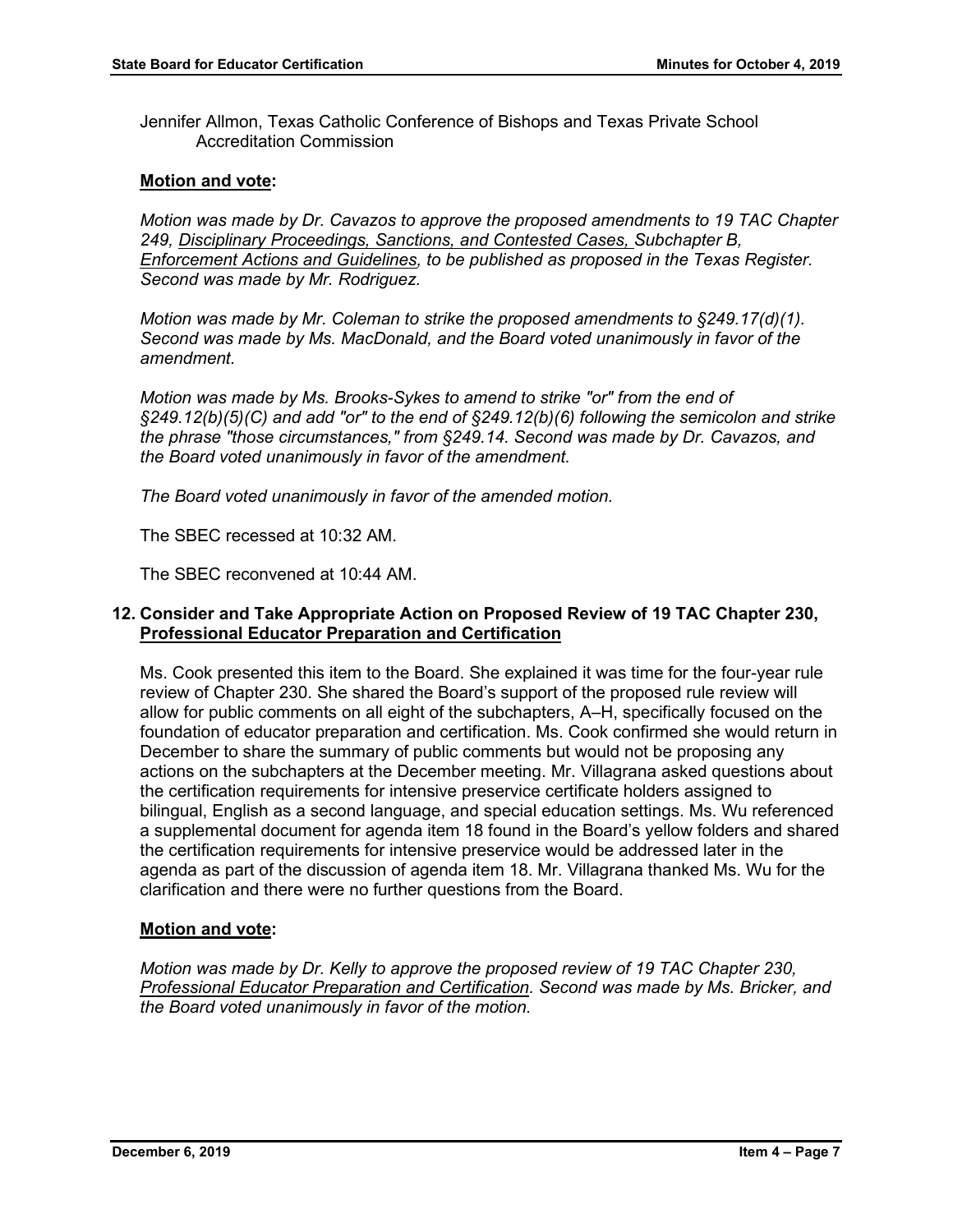#### **13. Consider and Take Appropriate Action on Agreed Order to Close Texas Alternative Certification Program Brownsville (TACPB) Preparation Program**

Dr. Jones presented this item to the Board. The program and the agency reached an agreed order to close the program on August 31, 2020. This will allow current candidates to complete the program.

#### **Motion and vote:**

*Motion was made by Ms. Bricker to approve the agreed order to close the Texas Alternative Certification Program Brownsville Preparation Program as presented. Second was made by Mr. Coleman, and the Board voted unanimously in favor of the motion.*

#### **14. Consider and Take Appropriate Action on 2017–2018 and 2018–2019 Continuing Approval Reviews of Educator Preparation Programs**

Dr. Jones presented this item requesting 31 programs be approved for 5-year renewal as a result of the 2017–2018 and 2018–2019 continuing approval reviews. Dr. Jones stated additional programs will be brought in December for approval or for possible sanctions.

#### **Motion and vote:**

*Motion was made by Mr. Coleman to approve the programs as presented for a 5-year renewal of approval. Second was made by Mr. Rodriguez, and the Board voted unanimously in favor of the motion.*

#### **15. Consider and Take Appropriate Action on Request to Approve New Educator Preparation Program at Ana G. Méndez University**

Dr. Jones presented this item to the Board. Ms. Rosa Reyes, Dr. Ilia Matos, and Mr. Ramon Nieves represented Ana G. Méndez University and stated their instruction will be provided in a dual language setting.

Mr. Coleman and Mr. Rodriguez congratulated Ana G. Méndez University and asked if there were other similar programs. Mr. Rodriguez cited the need for strong English language learner instructors and asked where most of the candidates would be from and how their language proficiency would be assessed.

Mr. Villagrana asked if there is also a university-based certification program and if there would be other educator preparation program locations.

Dr. Lofters asked if the program was supported by Ana G. Méndez University.

Dr. Kelley commended the program for having a dual language program focus in an area that is currently difficult to staff.

#### **Motion and vote:**

*Motion was made by Dr. Cavazos to approve Ana G. Méndez University as a new educator preparation program as presented. Second was made by Mr. Rodriguez, and the Board voted unanimously in favor of the motion.*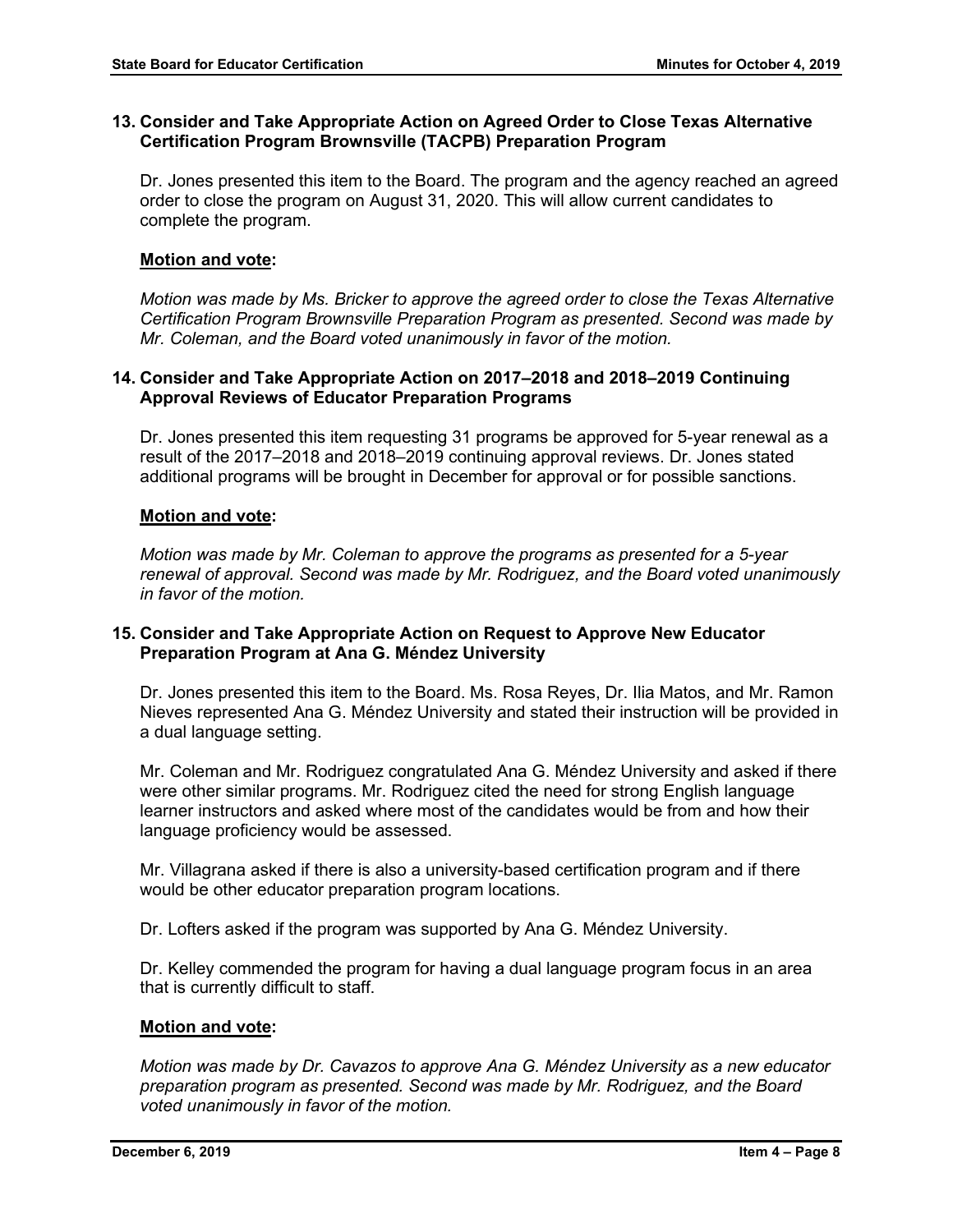#### **16. Discussion and Action on Request to Approve Proposed 2020 State Board for Educator Certification Meeting Dates**

Ms. Pogue presented this item to the Board. Ms. Pogue explained the proposed SBEC meeting dates for 2020 comply with the statutory requirements that the SBOE have 90 days to review all SBEC proposed rules and the 180 days to take action once the Board proposes a rule. Ms. Pogue pointed out the dates do not conflict with the state's testing calendar. Ms. Pogue asked the Board to approve the proposed SBEC 2020 meeting dates of February 21, 2020, May 1, 2020, July 24, 2020, October 9, 2020, and December 11, 2020.

#### **Motion and vote:**

*Motion was made by Mr. Rodriguez to approve the proposed 2020 SBEC meeting dates. Second was made by Dr. Cavazos, and the Board voted unanimously in favor of the motion.*

#### **DISCIPLINARY CASES**

#### **17. Pending or Contemplated Litigation, including Disciplinary Cases**

#### **A. Defaults**

#### **No Answer Defaults**

1. In the Matter of Hilary Baker; Action to be taken: Consideration of Issuance of Default **Judgment** 

Staff recommendation: 1-year suspension

2. In the Matter of Jeffry Dean Holmes; Action to be taken: Consideration of Issuance of Default Judgment

Staff recommendation: 1-year suspension

3. In the Matter of Trenton Kirklin; Action to be taken: Consideration of Issuance of Default **Judgment** 

Staff recommendation: 1-year suspension

4. In the Matter of Kamesha McNeil; Action to be taken: Consideration of Issuance of Default Judgment

Staff recommendation: 1-year suspension

5. In the Matter of Dennery A. Menelas; Action to be taken: Consideration of Issuance of Default Judgment

Staff recommendation: 1-year suspension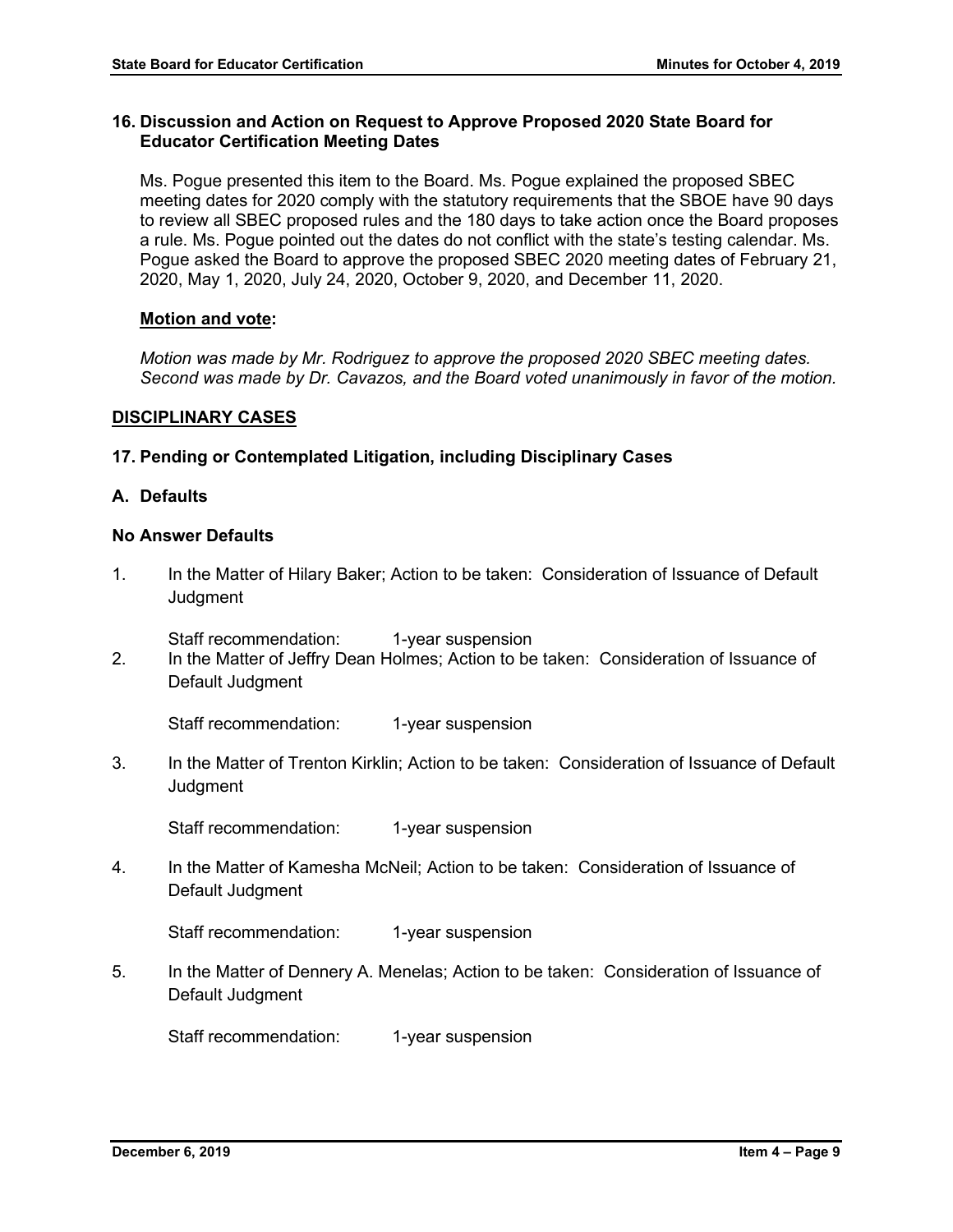6. In the Matter of Sara Molchany; Action to be taken: Consideration of Issuance of Default **Judgment** 

Staff recommendation: 1-year suspension

7. In the Matter of Lisa M. Simpson; Action to be taken: Consideration of Issuance of Default Judgment

Staff recommendation: 1-year suspension

8. In the Matter of Nicole Deann Underwood; Action to be taken: Consideration of Issuance of Default Judgment

Staff recommendation: 1-year suspension

9. In the Matter of Raquel A. Wade Gant; Action to be taken: Consideration of Issuance of Default Judgment

Staff recommendation: 1-year suspension

10. In the Matter of Leslie Anne Williams; Action to be taken: Consideration of Issuance of Default Judgment

Staff recommendation: 1-year suspension

11. In the Matter of Billy Ray Duncan; Action to be taken: Consideration of Issuance of Default Judgment

Staff recommendation: Permanent Revocation

12. In the Matter of Cooper Jones; Action to be taken: Consideration of Issuance of Default **Judgment** 

Staff recommendation: Permanent Revocation

13. In the Matter of Mary Leppert; Action to be taken: Consideration of Issuance of Default **Judgment** 

Staff recommendation: Revocation

14. In the Matter of William Jalmar Martin; Action to be taken: Consideration of Issuance of Default Judgment

Staff recommendation: Permanent Revocation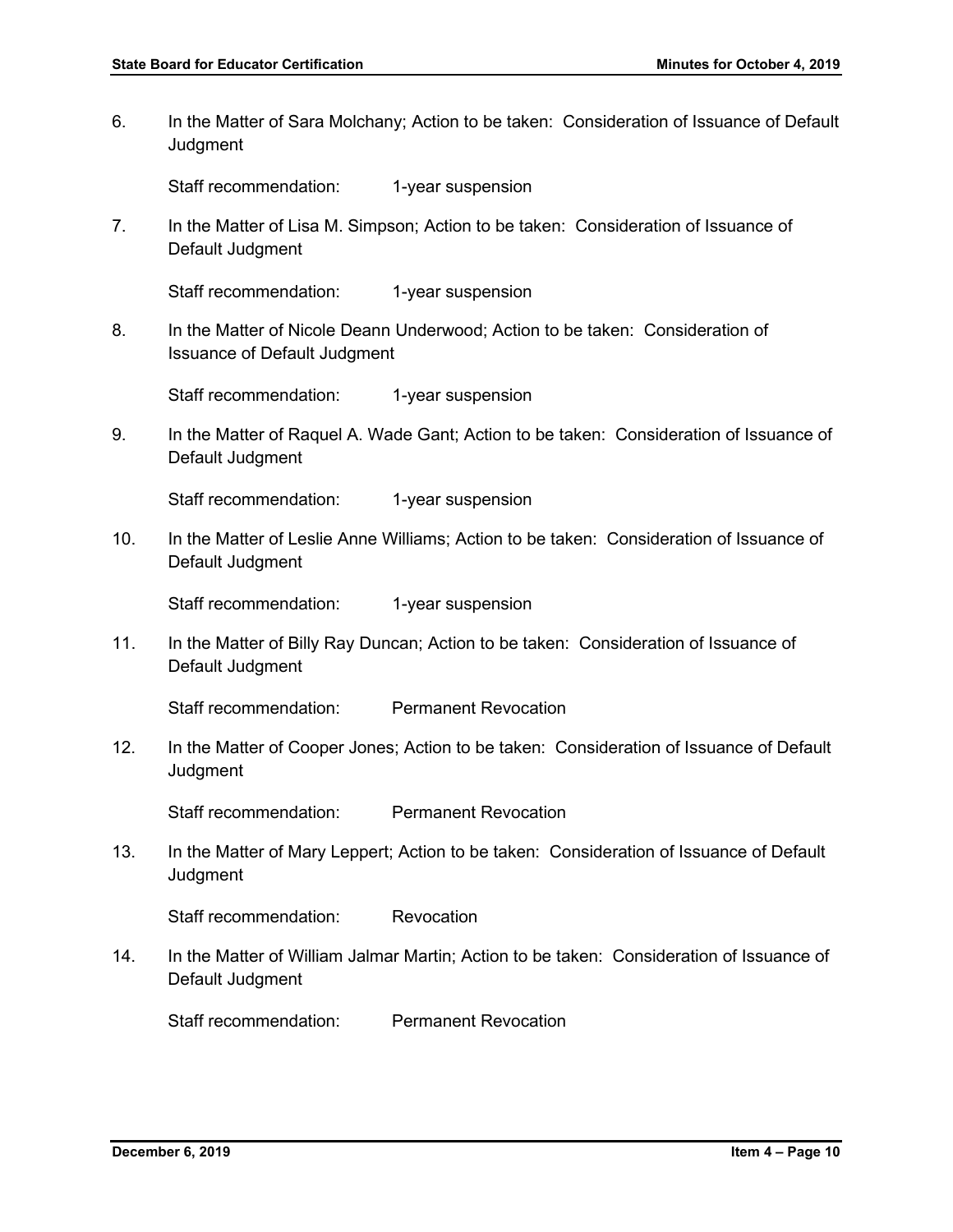15. In the Matter of Whusheane A. Perry; Action to be taken: Consideration of Issuance of Default Judgment

Staff recommendation: Permanent Revocation

16. In the Matter of Jaime S. Ramos; Action to be taken: Consideration of Issuance of Default Judgment

Staff recommendation: Permanent Revocation

17. In the Matter of Brian Sellers; Action to be taken: Consideration of Issuance of Default **Judgment** 

Staff recommendation: Permanent Revocation

18. In the Matter of Lori Lynn Slack; Action to be taken: Consideration of Issuance of Default Judgment

Staff recommendation: Permanent Revocation

19. In the Matter of Ronald Baker; Action to be taken: Consideration of Issuance of Default Judgment

Staff recommendation: Permanent Revocation

20. In the Matter of Stephen Lauren Sanders; Action to be taken: Consideration of Issuance of Default Judgment

Staff recommendation: Permanent Revocation

22. In the Matter of Rhonda Rene Henry; Action to be taken: Consideration of Issuance of Default Judgment

Staff recommendation: Revocation

24. In the Matter of Eliza Maxine Sutton; Action to be taken: Consideration of Issuance of Default Judgment

Staff recommendation: Permanent Revocation

25. In the Matter of Nancy Ann Weaner; Action to be taken: Consideration of Issuance of Default Judgment

Staff recommendation: Permanent Revocation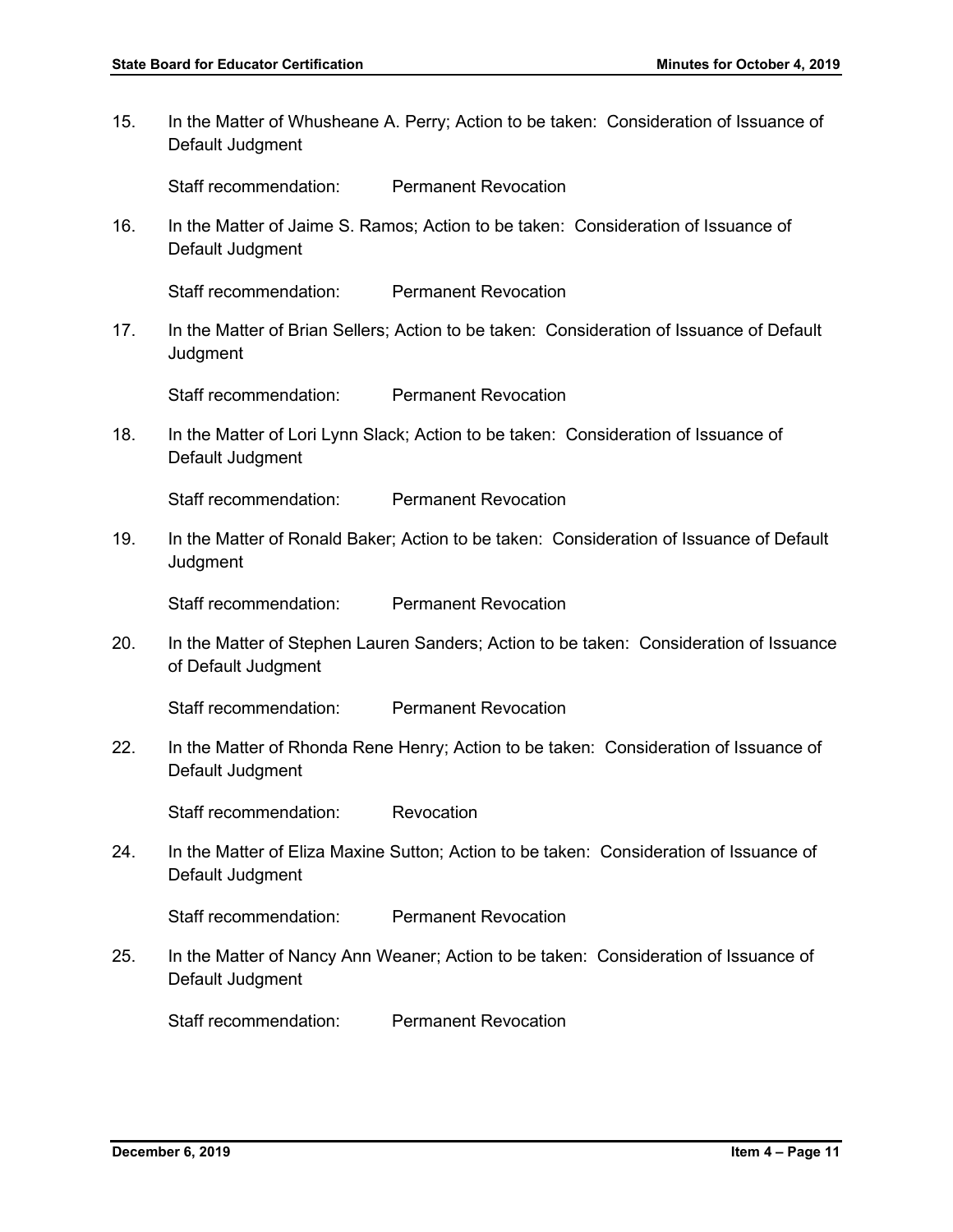- 26. In the Matter of Melva Williams; Action to be taken: Consideration of Issuance of Default **Judgment** Staff recommendation: Revocation 27. In the Matter of Jena Rebecca Davis; Action to be taken: Consideration of Issuance of Default Judgment Staff recommendation: Revocation 28. In the Matter of Aracelia Garcia; Action to be taken: Consideration of Issuance of Default Judgment Staff recommendation: Permanent Revocation 29. In the Matter of Norris Gene Hart; Action to be taken: Consideration of Issuance of Default Judgment Staff recommendation: Revocation 31. In the Matter of Andrea Joyce Harder; Action to be taken: Consideration of Issuance of Default Judgment Staff recommendation: 2-year suspension and proof of successful completion of substance abuse treatment program 32. In the Matter of ONekki Canclibra Holmes; Action to be taken: Consideration of Issuance of Default Judgment Staff recommendation: Revocation 33. In the Matter of Kathryn Johnson; Action to be taken: Consideration of Issuance of Default Judgment Staff recommendation: 2-year suspension and proof of successful completion of substance abuse treatment program 34. In the Matter of Melissa E. Kerlick; Action to be taken: Consideration of Issuance of Default Judgment Staff recommendation: Revocation
- 36. In the Matter of Brent Charles Rahlwes; Action to be taken: Consideration of Issuance of Default Judgment

Staff recommendation: 2-year suspension and proof of successful completion of substance abuse treatment program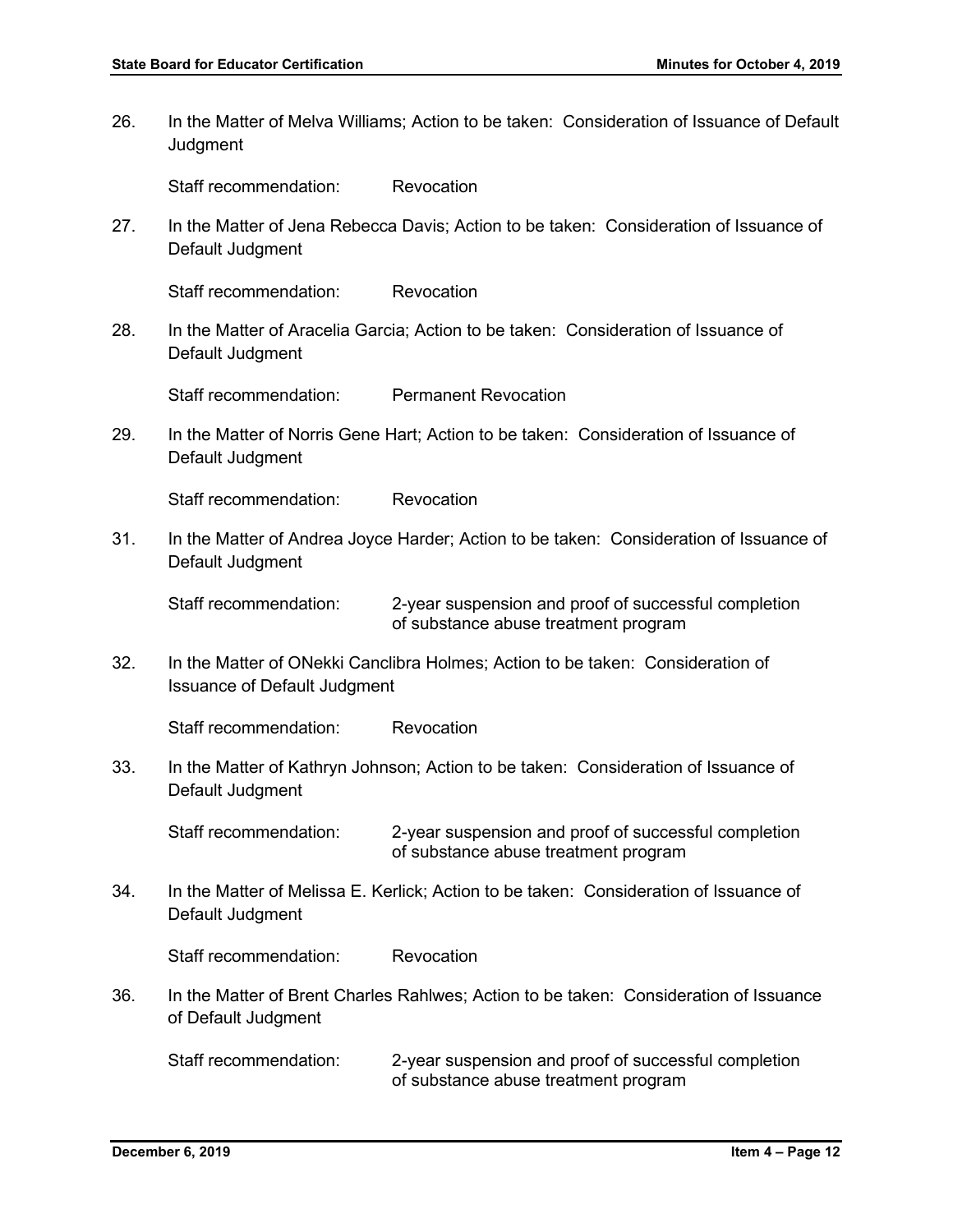38. In the Matter of Kimberly Vega; Action to be taken: Consideration of Issuance of Default **Judgment** 

Staff recommendation: Revocation

39. In the Matter of Chris D. Zacharie; Action to be taken: Consideration of Issuance of Default Judgment

Staff recommendation: 3-year suspension and proof of successful completion of substance abuse treatment program

40. In the Matter of Miriam Hernandez; Action to be taken: Consideration of Issuance of Default Judgment

Staff recommendation: Revocation

#### **Motion and vote:**

*Motion was made by Dr. Cavazos to grant Staff's request for the Issuance of Default Judgements on the above numbered cases 1–41, with the exception of 21, 23, 30, 35, and 41 and enter final orders consistent with Staff's recommendations. Second was made by Dr. Kelly, and the Board voted unanimously in favor of the motion.*

21. In the Matter of Tracie L. Evans; Action to be taken: Consideration of Issuance of Default Judgment

Staff recommendation: Revocation

#### **Motion and vote:**

*Motion was made by Ms. Bricker to grant Staff's request for Issuance of Default Judgment on case number 21 and enter a final order consistent with Staff's recommendation. Second was made by Mr. Coleman, and the Board voted unanimously in favor of the motion.*

23. In the Matter of Stephanie Kristine Reese; Action to be taken: Consideration of Issuance of Default Judgment

Staff recommendation: Permanent Revocation

Mr. Rodriguez recused himself from voting.

#### **Motion and vote:**

*Motion was made by Dr. Cavazos to grant Staff's request for Issuance of Default Judgment on case number 23 and enter a final order consistent with Staff's recommendation. Second was made by Ms. Bricker, and the Board voted unanimously in favor of the motion.*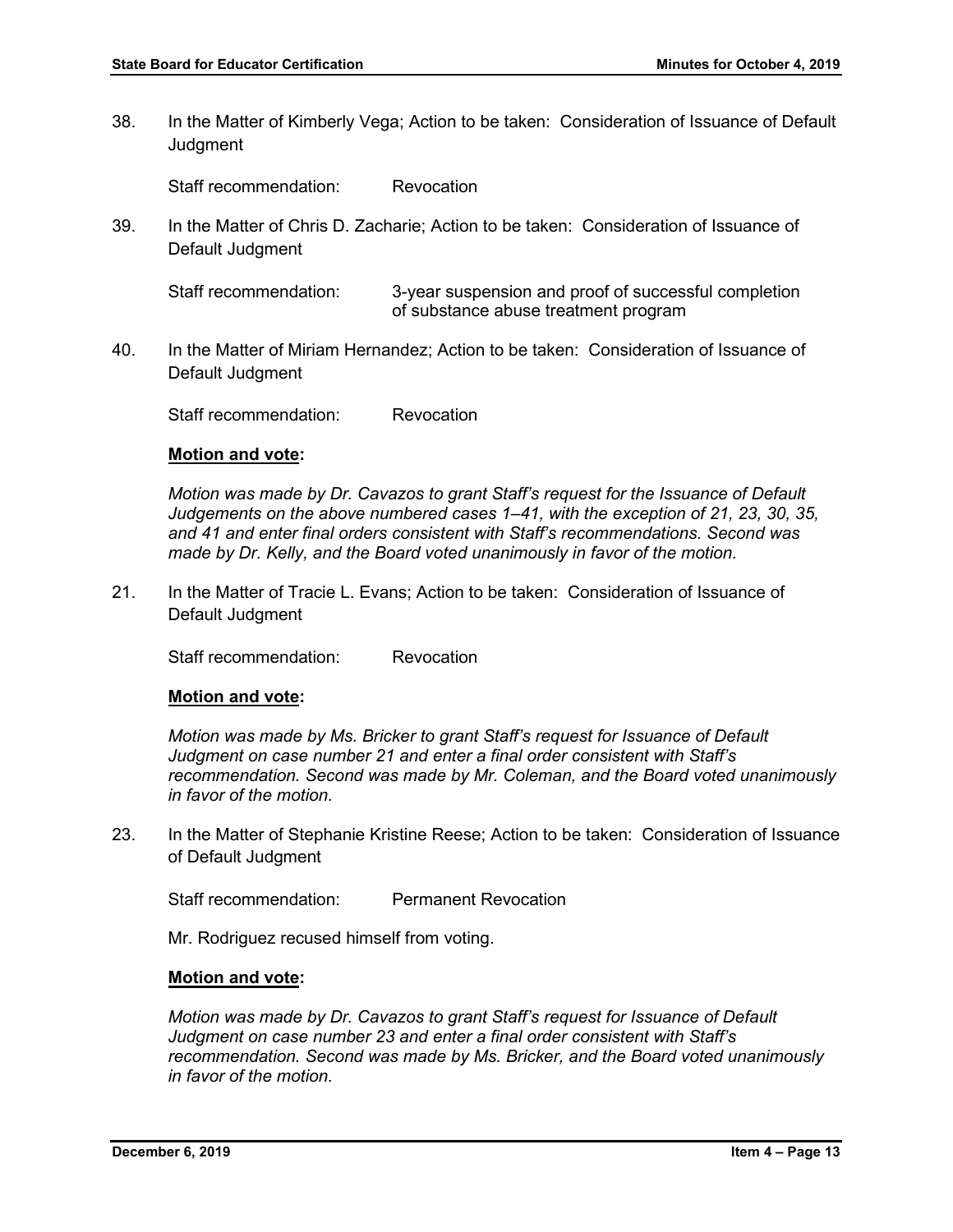30. In the Matter of Melody L. Baker; Action to be taken: Consideration of Issuance of Default Judgment

Staff recommendation: 2-year suspension and proof of successful completion of substance abuse treatment program

35. In the Matter of Kara Marleis Menchaca; Action to be taken: Consideration of Issuance of Default Judgment

Staff recommendation: Revocation

#### **Motion and vote:**

*Motion was made by Mr. Coleman to grant Staff's request for Issuance of Default Judgment on cases number 30 and 35 and enter final orders consistent with Staff's recommendation. Second was made by Mr. Rodriguez, and the Board voted unanimously in favor of the motion.*

41. In the Matter of Michael Sutton; Action to be taken: Consideration of Issuance of Default **Judgment** 

Staff recommendation: 2-year suspension

#### **Motion and vote:**

*Motion was made by Mr. Coleman to grant Staff's request for Issuance of Default Judgment on case number 41 and enter a final order of revocation. Second was made by Ms. Bricker, and the Board voted unanimously in favor of the motion.*

#### **The following case was pulled by TEA staff and no action was taken:**

37. In the Matter of Felica Ann Rendon; Action to be taken: Consideration of Issuance of Default Judgment

Staff recommendation: Revocation

#### **SOAH Defaults**

1. In the Matter of Nathan McKinley Smith; Action to be taken: Consideration of Issuance of Default Judgment

Staff recommendation: Denial of certification

2. In the Matter of Christopher Metta Bexar; Action to be taken: Consideration of Issuance of Default Judgment

Staff recommendation: Denial of certification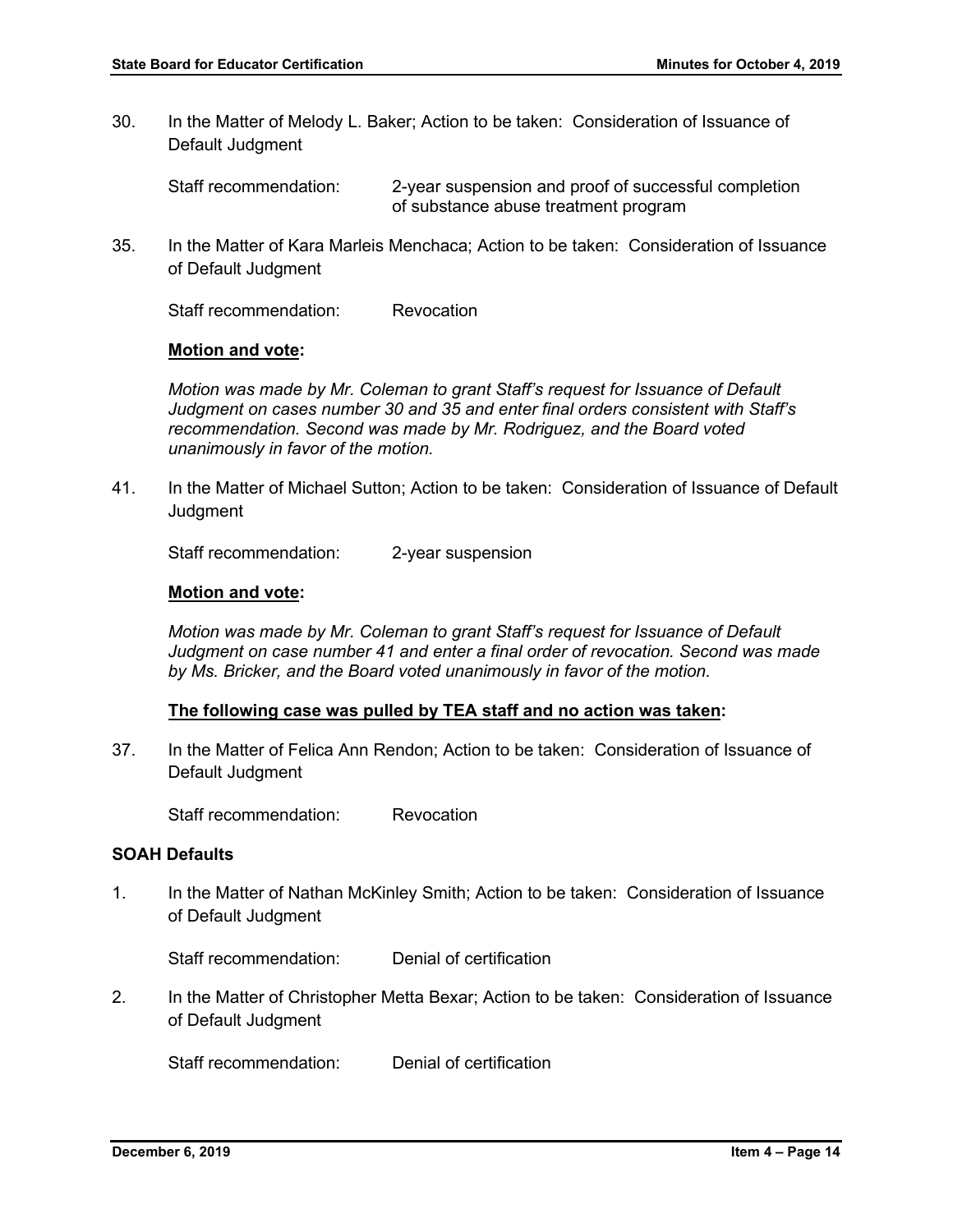#### **Motion and vote:**

*Motion was made by Dr. Cavazos to grant Staff's request for Issuance of SOAH Default Judgments on the above numbered cases 1 and 2 and enter final orders consistent with Staff's recommendations. Second was made by Mr. Coleman, and the Board voted unanimously in favor of the motion.*

3. In the Matter of Aida M. Hopes; Action to be taken: Consideration of Issuance of Default **Judgment** 

Staff recommendation: 1-year suspension

#### **Motion and vote:**

*Motion was made by Mr. Coleman that Respondent, Aide Hopes, did not have good cause for failing to appear on June 12, 2019 at the State Office of Administrative Hearings. Second was made by Dr. Cavazos, and the Board voted unanimously in favor of the motion.*

*Motion was made by Dr. Cavazos to grant Staff's request for Issuance of SOAH Default Judgment and enter a final order consistent with Staff's recommendation. Second was made by Ms. Brooks-Sykes, and the Board voted unanimously in favor of the motion.* 

#### **B. Contested Cases**

Proposals for Decision

1. Docket No. 701191711.EC, Texas Education Agency, Educator Leadership and Quality Division v. Eric Walker; Action to be taken: Consideration of Proposal for Decision and Issuance of Final Order.

ALJ Recommendation: Revocation

Staff Recommendation: Accept ALJ recommendation

Mr. Crabtree represented TEA staff; Respondent did not appear.

#### **Motion and vote:**

*Motion was made by Ms. Brooks-Sykes to accept the Proposal for Decision and issue a final order consistent with the ALJ's recommendation and that Mr. Walker's educator certificates be revoked. Second was made by Mr. Rodriguez, and the Board voted unanimously in favor of the motion.* 

2. Docket No. 701192366.EC, Texas Education Agency, Educator Leadership and Quality Division v. Teresa Enoch; Action to be taken: Consideration of Proposal for Decision and Issuance of Final Order.

ALJ Recommendation: 3-year suspension and any Board ordered training

Staff Recommendation: Accept ALJ recommendation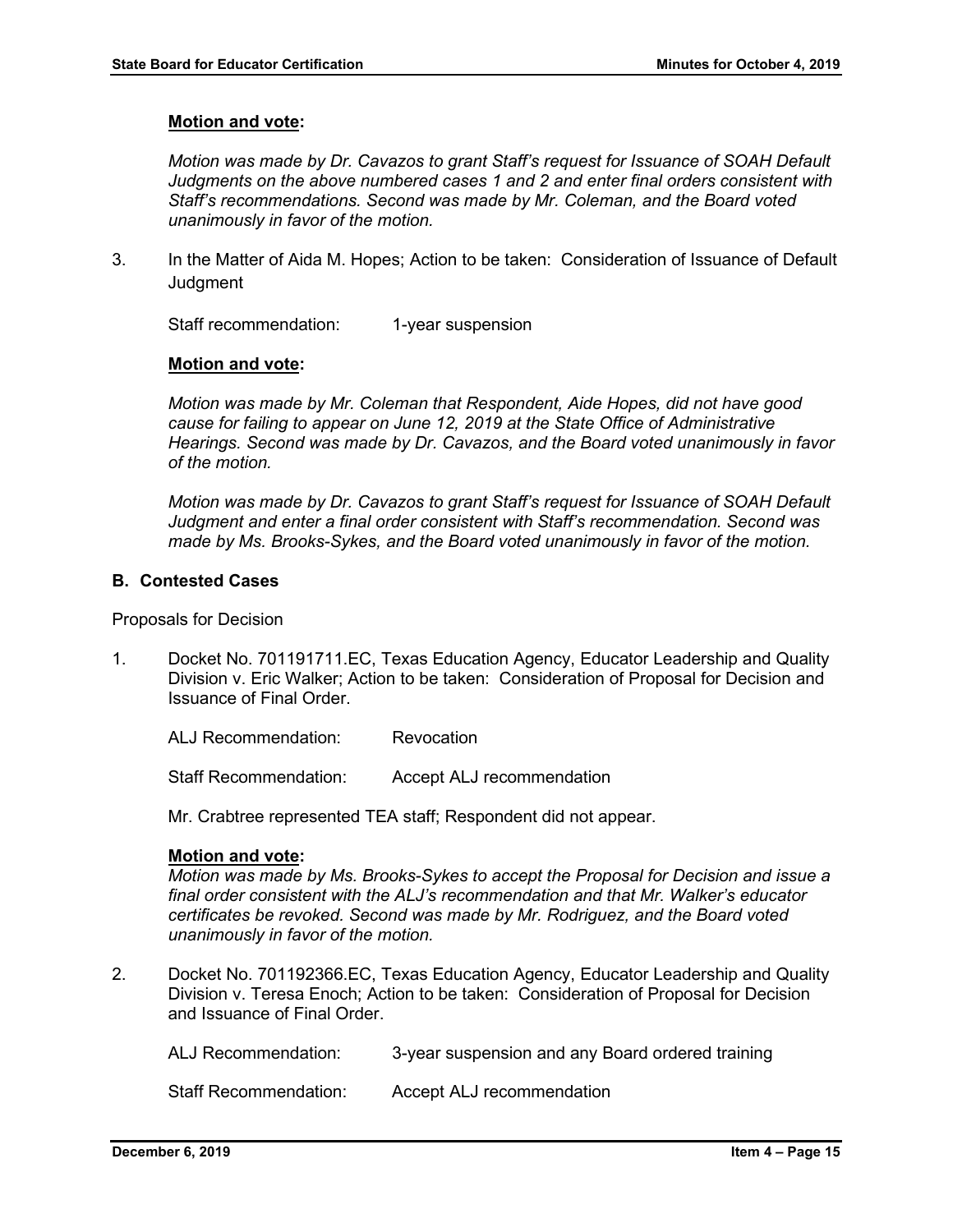Mr. Ybarra represented TEA staff; Respondent did not appear.

#### **Motion and vote:**

*Motion was made by Dr. Cavazos to accept the Proposal for Decision and issue a final order consistent with the ALJ's recommendation and that Ms. Enoch's educator certificates be suspended for three (3) years. Second was made by Mr. Coleman, and the Board voted unanimously in favor of the motion.* 

3. Docket No. 701190974.EC, Texas Education Agency, Educator Leadership and Quality Division v. Gilbert Salas; Action to be taken: Consideration of Proposal for Decision and Issuance of Final Order.

ALJ Recommendation: 2-year suspension Staff Recommendation: Revocation

Mr. Crabtree represented TEA staff; Respondent represented himself.

#### **Motion and vote:**

*Motion was made by Mr. Coleman that the Board adopt the Proposal for Decision including Findings of Fact Nos. 1–24 and Conclusions of Law Nos. 1–12. I move that the Board modify Conclusion of Law No. 13 as follows:*

*13. Gilbert Salas's educator certificates should be revoked.*

*This modification of sanction is necessary because the Administrative Law Judge did not properly apply Board rules.* 

*The factors the Board considers in determining sanctions include:*

- *prior misconduct and prior SBEC sanctions,*
- *whether the sanction will deter future violations, and*
- *the effect of the conduct upon the educator's good moral character and ability to be a proper role model for students.*

*The ALJ found in Findings of Fact 3, 4, 6 and 7 that Mr. Salas has a significant history of criminal convictions:*

- *Driving While Intoxicated and Fleeing a Police Officer in 2013,*
- *Assault—Family Violence in 2016*
- *Driving While Intoxicated again in 2018.*

*The ALJ found in Finding of Fact 5 that the Board previously disciplined Mr. Salas in 2016, suspending his educator certificate for 18 months.*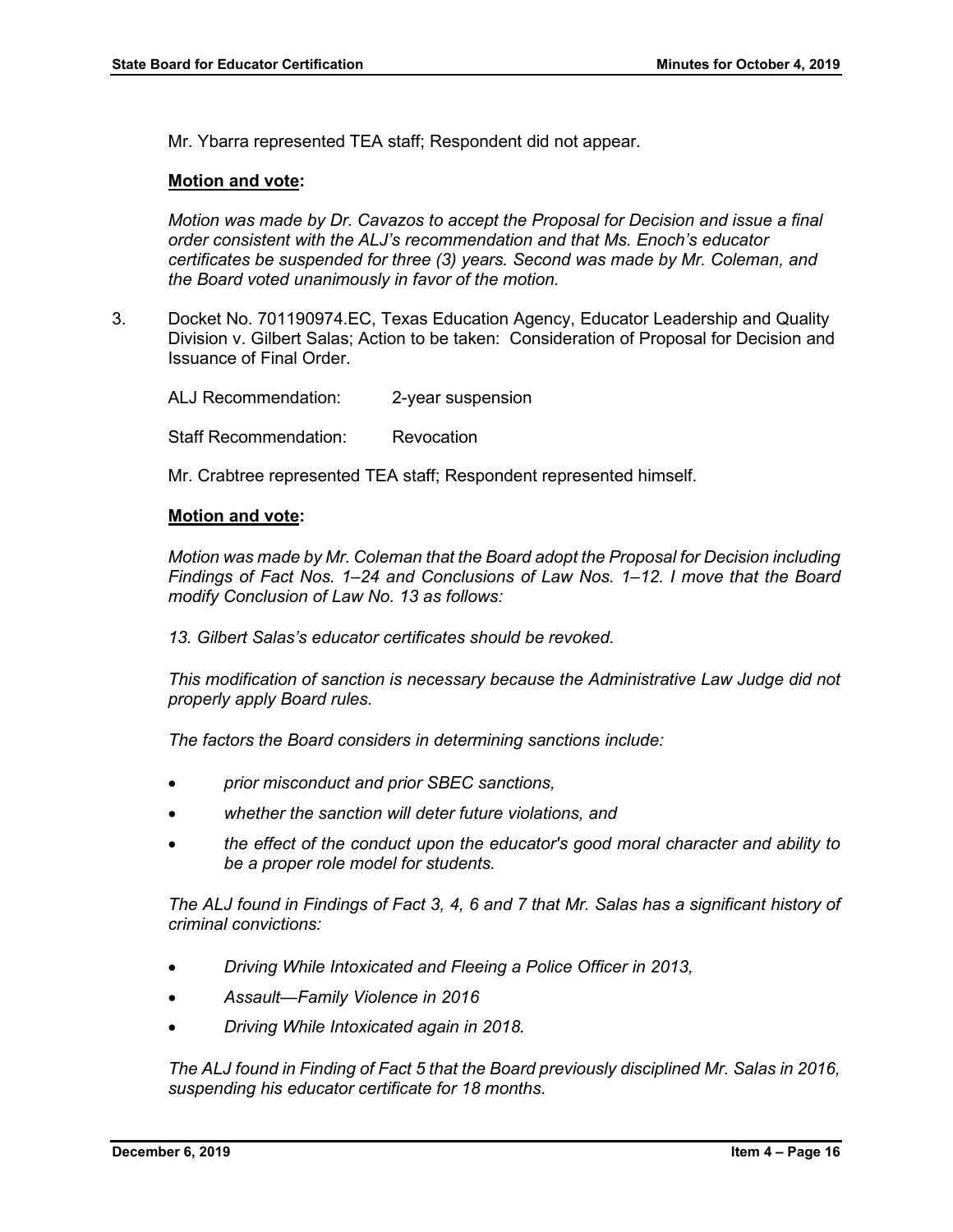*The ALJ found in Finding of Fact 19 that "Mr. Salas's offenses impact his current ability to be a proper role model for students."* 

*The Findings of Fact show that revocation is the appropriate sanction in this case* 

- *to address Mr. Salas's prior misconduct and prior SBEC sanctions,*
- *to ensure that the sanction will deter Mr. Salas from future violations, and*
- *to accurately reflect the effect of the conduct upon the educator's good moral character and ability to be a proper role model for students.*

*I move that the Board order Mr. Salas's educator certificates be revoked. Second was made by Mr. Rodriguez, and the Board voted unanimously in favor of the motion.*

4. Docket No. 701192501.EC, Texas Education Agency, Educator Leadership and Quality Division v. Byron Williams; Action to be taken: Consideration of Proposal for Decision and Issuance of Final Order.

ALJ Recommendation: Inscribed Reprimand

Staff Recommendation: 2-year suspension

Mr. Hensley represented TEA staff; Respondent did not appear.

#### **Motion and vote:**

*Motion was made by Dr. Cavazos that the Board adopt the Proposal for Decision including Findings of Fact Nos. 1–24 and Conclusions of Law Nos. 1–9. I move that the Board modify the recommended sanction as follows:*

*Byron Williams's educator certificate should be suspended for two (2) years.*

*This modification of sanction is necessary because the Administrative Law Judge did not properly apply Board rules when she recommended an inscribed reprimand as the appropriate sanction in this case.*

*The factors the Board considers in determining sanctions include:* 

- *the seriousness of the violation,*
- *whether the educator attempted to conceal the misconduct, and*
- *whether the sanction will deter future violations.*

*The Findings of Fact show that the violation was serious because Mr. Williams:*

- *communicated outside of school and on topics not related to education with several students,*
- *went to a student's place of employment outside of school to confront the student's co-worker about the student's personal relationship with the co-worker,*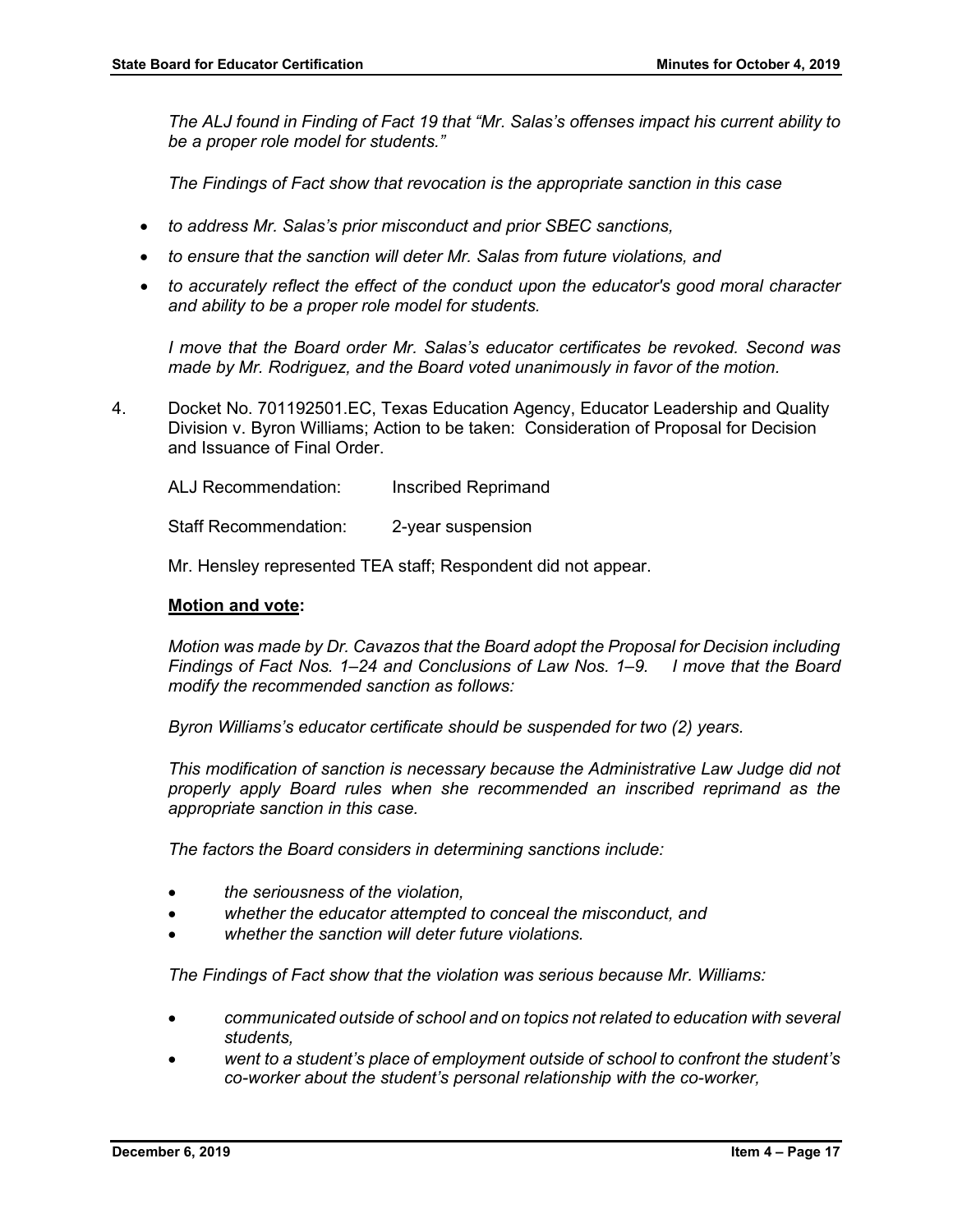- *showed a student a picture of his bathtub and described it as "big enough for three people,"*
- *asked a student for pictures of herself,*
- *told a student he would look at pictures of her when he got home,*
- *counseled a student on her clothing and its effect on male students,*
- *told a student that he "could do more to help her after graduation,"*
- *had communications with a student that were unwelcome and made her uncomfortable.*

*In Finding of Fact 9, the ALJ found that Mr. Williams attempted to conceal his communications with a student.*

*A stronger sanction than an inscribed reprimand is necessary to deter both Mr. Williams and other educators in the future.*

*I move that the Board order Mr. Williams's educator certificate be suspended for two (2) years. Second was made by Mr. Coleman, and the Board voted unanimously in favor of the motion.*

5. Docket No. 701194484.EC, Texas Education Agency, Educator Leadership and Quality Division v. Cristal Rodriguez Olsen; Action to be taken: Consideration of Proposal for Decision and Issuance of Final Order.

ALJ Recommendation: 1-year suspension

Staff Recommendation: Accept ALJ recommendation

Ms. Gokhale represented TEA staff; Respondent did not appear.

#### **Motion and vote:**

*Motion was made by Ms. Brooks-Sykes to accept the Proposal for Decision and issue a final order consistent with the ALJ's recommendation and that Ms. Rodriguez-Olsen's educator certificates be suspended for one (1) year. Second was made by Mr. Rodriguez, and the Board voted unanimously in favor of the motion.*

6. Docket No. 701193847.EC, Texas Education Agency, Educator Leadership and Quality Division v. Lisa Liberatore; Action to be taken: Consideration of Proposal for Decision and Issuance of Final Order.

ALJ Recommendation: 3-month suspension

Staff Recommendation: 8-month suspension

Ms. Gokhale represented TEA staff; Respondent did not appear.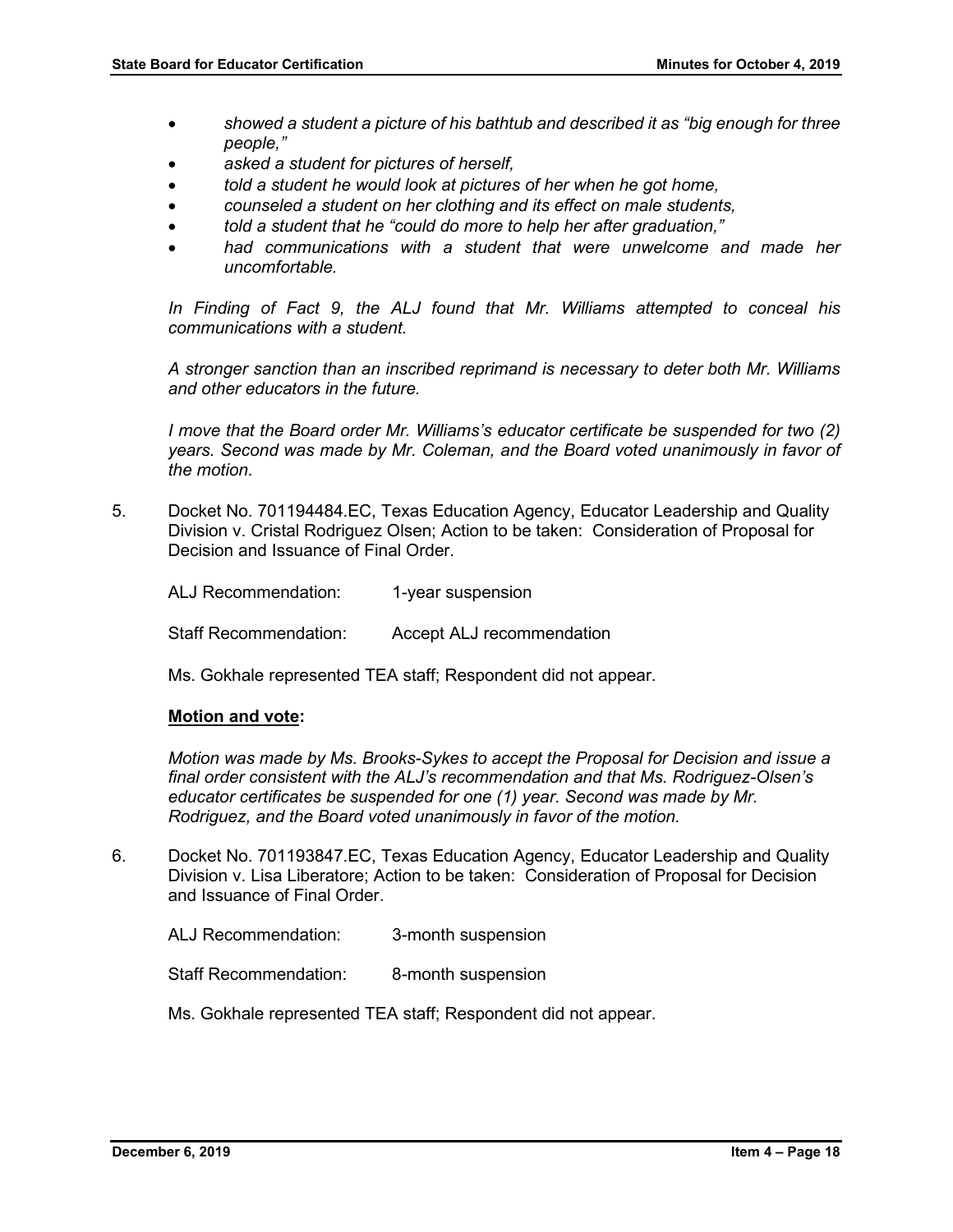#### **Motion and vote:**

*Motion was made by Mr. Coleman that the Board adopt the Proposal for Decision including Findings of Fact Nos. 1–21 and Conclusions of Law Nos. 1–8. I move that the Board modify Conclusion of Law No. 9 as follows:*

*9. Lisa Liberatore's educator certificates should be suspended for eight (8) months.*

*This modification of sanction is necessary because the Administrative Law Judge did not properly apply Board rules when she recommended a three-month suspension as the sanction in this case.*

*Whether the sanction will deter future violations is one of the factors that the Board considers when determining a sanction.*

In this case, a suspension of longer than three months is necessary to deter other *educators from abandoning their contracts.*

*An eight-month suspension is consistent with the Board's decisions in other contract abandonment cases with mitigating factors.*

*I move that the Board order Ms. Liberatore's educator certificates be suspended for eight (8) months. Second was made by Dr. Cavazos, and the Board voted unanimously in favor of the motion.*

#### **C. Court Cases**

# *District Court Cases*

- 1. David Turner v. Texas Education Agency, Educator Certification and Standards Division; Cause No. D-1-GN-17-002298, In the 250<sup>th</sup> District Court of Travis County, Texas.
- 2. Bradley Keith Bowen v. Texas Education Agency, Educator Certification and Standards Division; Cause No. D-1-GN-18-004203, In the 98<sup>th</sup> District Court of Travis County, Texas.
- 3. Blake Tittle v. Texas Education Agency, Educator Certification and Standards Division; Cause No. D-1-GN-18-007716, In the 345<sup>th</sup> District Court of Travis County, Texas.
- 4. Cynthia Maria Garcia v. Texas Education Agency, Educator Certification and Standards Division; Cause No. D-1-GN-18-007719, In the  $250<sup>th</sup>$  District Court of Travis County, Texas.
- 5. Leo Joseph Tran v. Texas Education Agency, Educator Certification and Standards Division; Cause No. 03-18-00855-CV, In the Court of Appeals, Third District of Texas.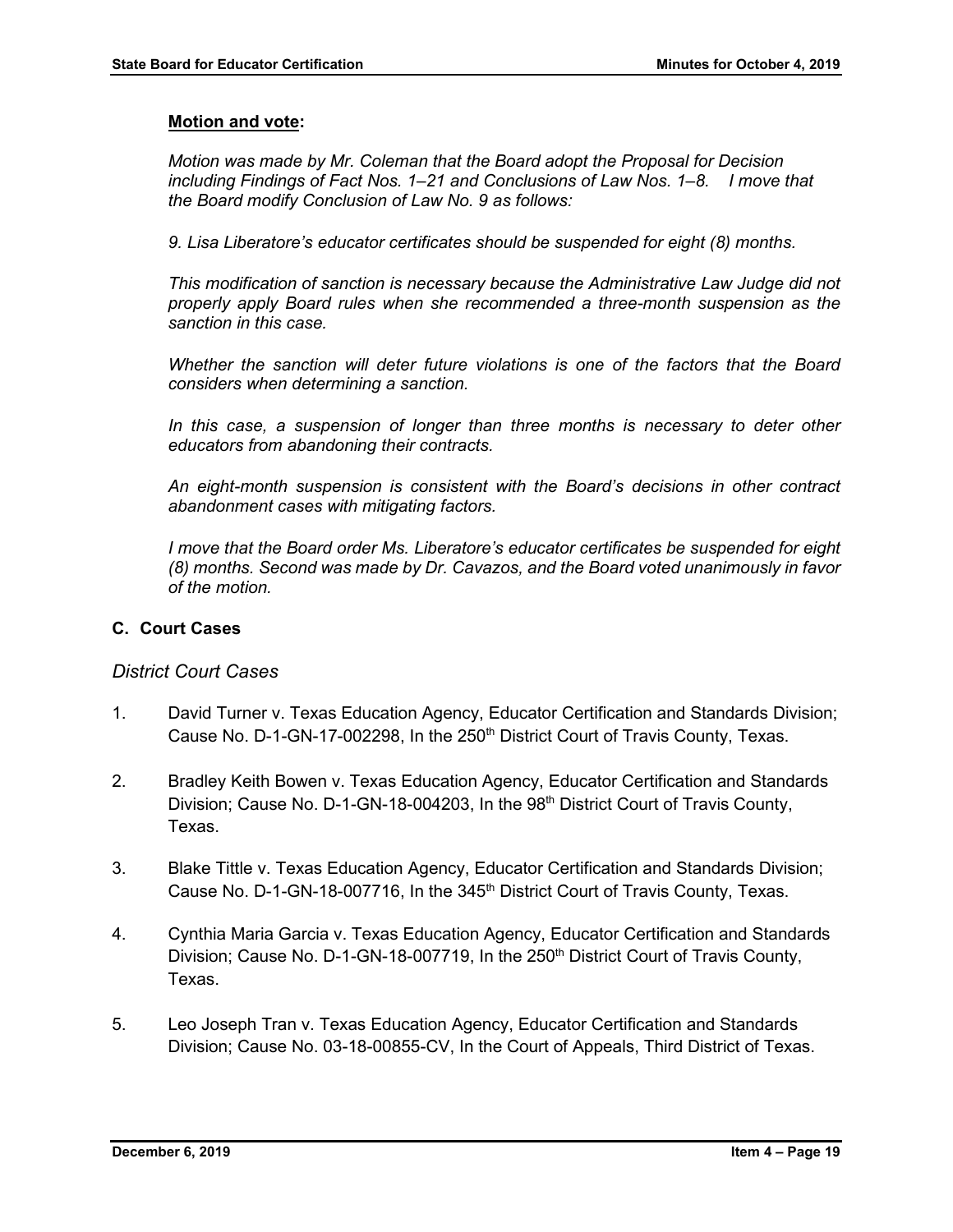6. Anna Luisa Kell v. Texas Education Agency, Educator Certification and Standards Division; Cause No. 03-19-00051-CV, In the Court of Appeals, Third District of Texas.

The SBEC recessed at 12:07 PM.

The SBEC reconvened at 12:42 PM.

### **DISCUSSION ONLY**

#### **18. Discussion of Proposed Amendments to 19 TAC Chapter 230, Professional Educator Preparation and Certification, Subchapter C, Assessment of Educators, Subchapter E, Educational Aide Certificate, and Subchapter G, Certificate Issuance Procedures**

Ms. Wu presented this item to the Board. Ms. Wu highlighted the following changes in Chapter 230 that implement HB 3, SB 1839, HB 2039, and HB 3349 including a reduction in days between retakes to allow for two summer testing opportunities, aligning the required assessments for certification figure to include upcoming assessments and reflect active certifications. Ms. Wu presented the expansion of the educational aide certification to high school students taking Education and Training courses. Finally, Ms. Wu presented a clarification regarding certificate corrections.

Ms. Bricker, Dr Kelly, and Dr. Cavazos asked the agency for additional stakeholder meetings to ensure all perspectives are presented.

Ms. Brooks-Sykes asked how the testimony related to the Special Education Certification Redesign.

Dr. Kelly asked when the students would be issued an educational aide certification. Dr. Kelly and Mr. Rodriguez supported the expansion of educational aide to graduating high school students.

Mr. Villagrana and Mr. Rodriguez supported adding the ESL Supplemental assessment to the intensive pre-service option. Mr. Villagrana asked if the Bilingual Supplemental assessment should also be required.

Public Comment was provided by: Kaylee Lartigue Wess Smith Ron Lucey Jamie Everett Kaycee Bennett Tamara Copeland-Samaripa Donna Altuna Susan Tiggs

#### **19. Discussion of Proposed Revisions to 19 TAC Chapter 228, Requirements for Educator Preparation Programs**

Dr. Jones presented this item to the Board. Dr. Jones highlighted seven changes for the Board in Chapter 228 including: (1) a new figure for EPP compliance, (2) updated program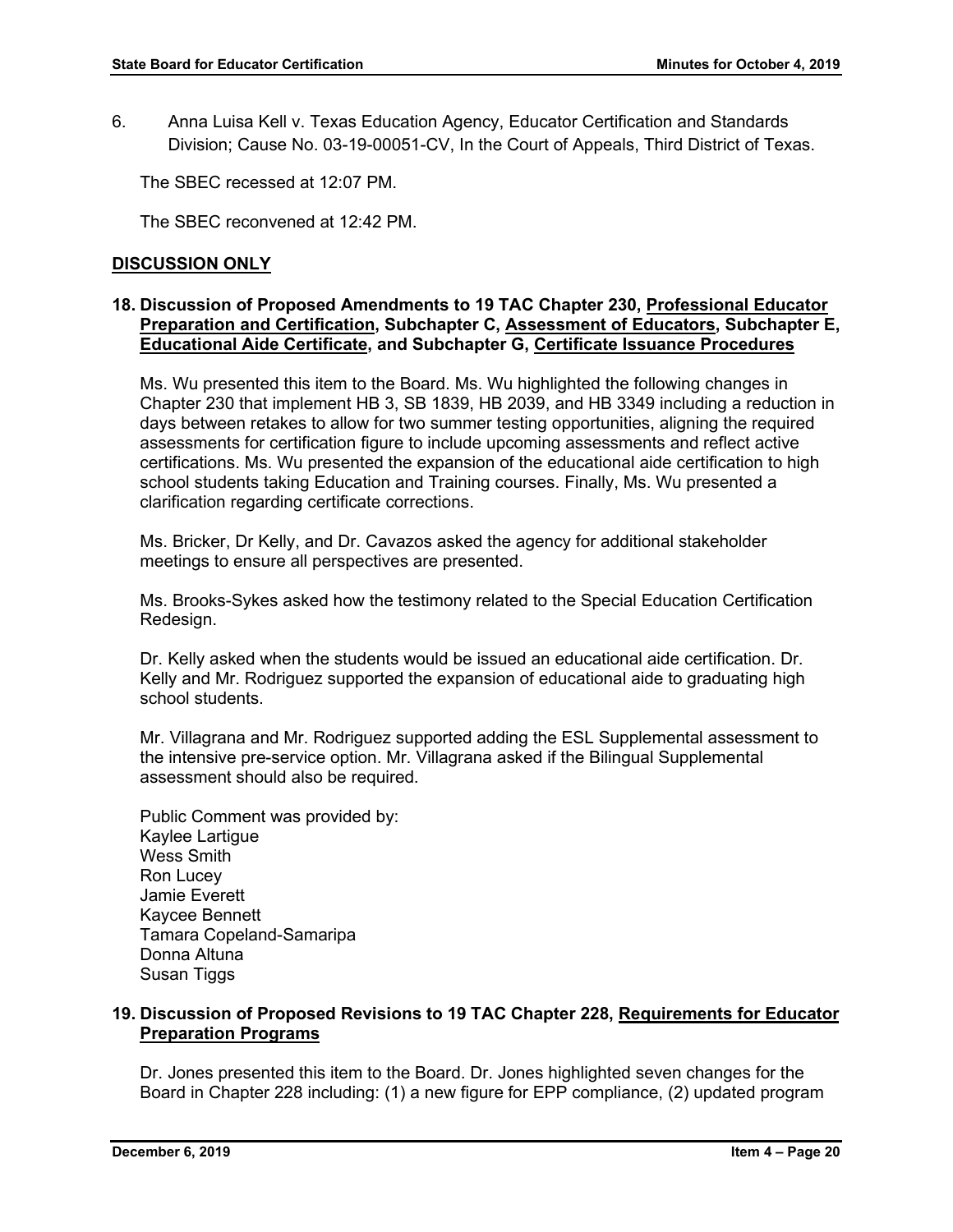closure procedures, (3) implementing HB 18 to expand who can offer the mental health, youth suicide, and substance abuse training, (4) completing clinical teaching, internship or practicum with the same program, (5) cleaning up the certification deactivation requirements language, (6) providing clarity regarding summer practicums, and (7) requirements for out of state and out of country clinical teaching and practicum placements.

Mr. Franklin shared the Agency and the Coordinating Board were working on language to implement HB 18.

Dr. Kelly asked a question about completing internships, clinical teaching, and practicums within the same educator preparation program.

Mr. Rodriguez complimented the proposed amendments to the summer practicum.

Public Comment was provided by: Dr. Rae Queen Dr. Diann Huber

#### **20. Discussion of 2018–2019 Formal Complaints and Certification Deactivations**

Dr. Jones presented this item to the Board. He presented the process that staff uses to process the formal complaints and certification deactivations. He then presented the 2018– 2019 summary of formal complaints and certification deactivations.

Dr. Kelly and Dr. Cavazos asked and encouraged that the formal complaint process ensured candidates first exhausted local complaint processes.

Ms. MacDonald asked for additional data such as contract abandonment numbers and the percentage of certifications deactivations per program.

Dr. Lofters asked which institutions were able to issue intern and probationary certifications.

Public Comment was provided by: Dr. Rae Queen Dr. Diann Huber

# **21. Discussion of edTPA Pilot and Test Development Updates**

Ms. Wu presented this item to the Board. She referred the Board to upcoming test development dates and presented an update on year 1 of the edTPA pilot.

Mr. Villagrana asked for future clarity about the data that would be collected during the pilot.

#### **INFORMATION ONLY**

#### **22. Board Operating Policies and Procedures (BOPP)**

Information only.